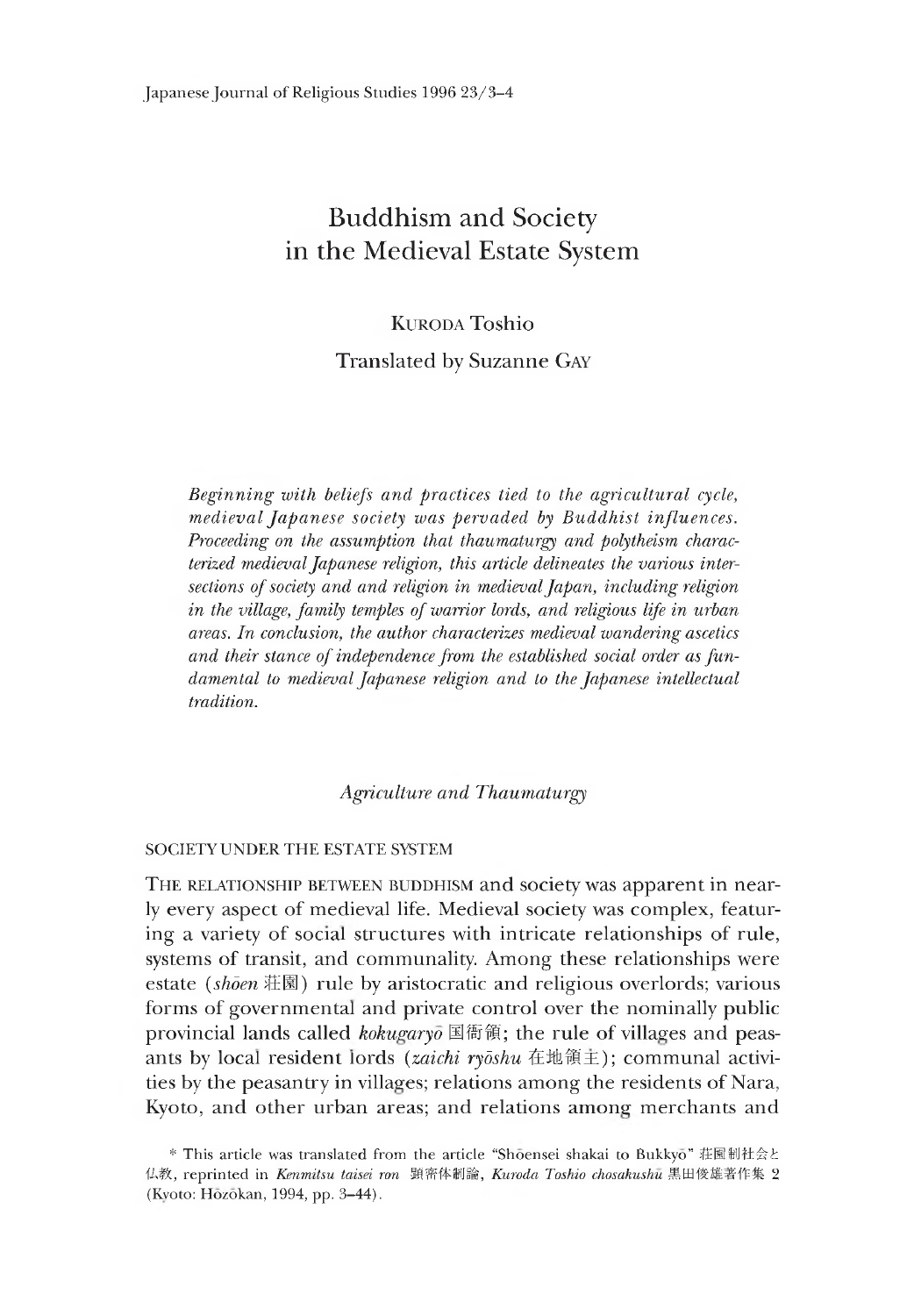craftsmen, especially in the cities.

This complex, pluralistic structure— the result of the increasing feudalization of Japan—formed a social system whose most salient characteristic was landed estates *(shoensei shakai* 荘園制社会). Of course, over the long medieval era the *shoen* system gradually changed and ultimately collapsed—shoen society was neither fixed nor monolithic. 1 he period characterized by the *shoen* system exhibited several developmental stages, accompanied by changes that were generally quite gradual but which occasionally took place with great suddenness.

### THAUMATURGY AND POLYTHEISM

Agricultural production was the primary basis of medieval *shoen* society, though productive activities supporting the *shoen* went well beyond agriculture, encompassing crafts and industries along with fishing and forestry. Also highly significant to *shoen* society were systems of commerce, transportation, and distribution. Still, the most important activity was agriculture. The cultivation of paddy land, especially, not only utilized the labor of peasants but also impinged on the lives of merchants, craftsmen, and fishermen. Even warriors and village priests participated in agriculture directly or indirectly. In order to understand the foundations of medieval Buddnism, therefore, it is essential to take into account the religious practices related to agriculture and the religious concepts defined by agricultural production.

Thaumaturgic thinking and a polytheistic outlook pervaded premodern agricultural life. Much as we in modern times depend on scientific technology, people in premodern times relied on magical ceremonies for an abundant harvest. They looked for a deific character and function in various natural and artificial entities and phenomena—for example, in the sun, moon, mountains, rivers, vegetation, trees, wind, and thunder; in the life cycle; in the power and tradition of the lord; and in fate and the like. Usually this is considered animism, in which deities are believed to reside in natural objects, or polytheism, in which numerous deities control various spaces. Although technology was, of course, a factor in premodern agriculture, it was thoroughly entwined with and overshadowed by thaumaturev and polytheism. Medieval Japanese *shoen* society was no exception to this pattern.

Though there was great regional variety and complexity in medieval agricultural production and village conditions, the statements above held true everywhere. Compared to their counterparts in ancient times, medieval peasants enjoyed increased productivity through technological advances gained via experience and ingenuity. In that sense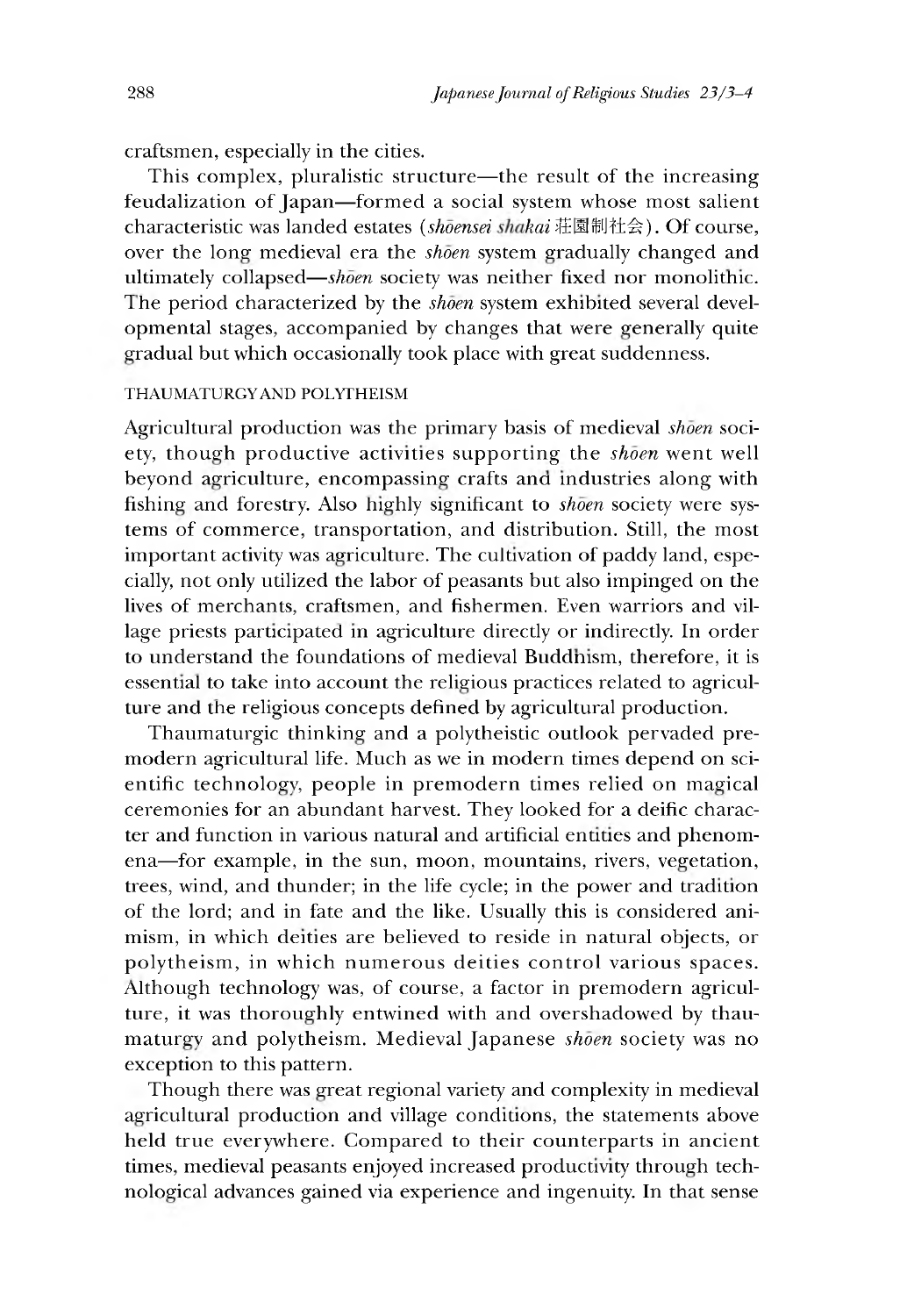ignorance declined in the medieval period. In the end, however, peasants remained in the thrall of thaumaturgy and polytheism. While in the ancient period peasants had been subordinate to wealthy families and thus lacked independence, in medieval times most agriculture was independently managed and peasants participated according to their own decisions and effort, if only on a small scale. It was precisely this independence and its vulnerability that attracted the average peasant to magic and polytheism. This is not to say, however, that medieval lords and peasants simply stagnated in primitive polytheism. Eventually they transcended these limitations and their grasp of spiritual matters became much more sophisticated.

### BENEVOLENT AND MALEVOLENT DEITIES

Many annual religious observances in medieval times were related to the agricultural cycle, including rites of the new year, rice planting dances, supplications for rain, formulae for repelling insects and chasing birds from rice seedling beds, the wind festival, the fall harvest festival, and the like. Anthropologists have observed vestiges of these ceremonies in great number even now; they appear repeatedly in medieval documents and chronicles, and in literary and artistic works. These ceremonies, moreover, were not simply a form of thaumaturgic etiquette: it was believed that a deity or buddha actually heard the prayers of the supplicants. Buddhas and bodhisattvas, including Yakushi, Dainichi, Amida, Jizo, and Kannon, were thought to take the form of ancestral spirits and tutelary deities, and thus were worshiped as protective deities.

Not all deities were benevolent. Some inspired awe, on occasion becoming angry, going on rampages, and tormenting people. There were also demons who precipitated calamities and made the peasants' lives unbearable. In addition to dog gods, snake gods, foxes, demons, and other folk deities, there were also beings like the long-nosed Tengu that were widely popularized in Buddhism and in literature. The primary purpose of religious ceremonies and supplications was to assuage the deities' anger, to banish evil spirits, and to pray to the buddhas and deities for protection.

In spite of the large number of both new and old Buddhist sects in the medieval period, this inclusive belief in deities meant that earlier spirit worship continued to exert a strong influence. If the common expression "deities of heaven and earth" *(jingi* 神祇)included all deities-not only protective ones like ancestral spirits but evil spirits as well—then thaumaturgic beliefs and polytheism made deity veneration possible in all aspects of life, especially agriculture. It is incorrect,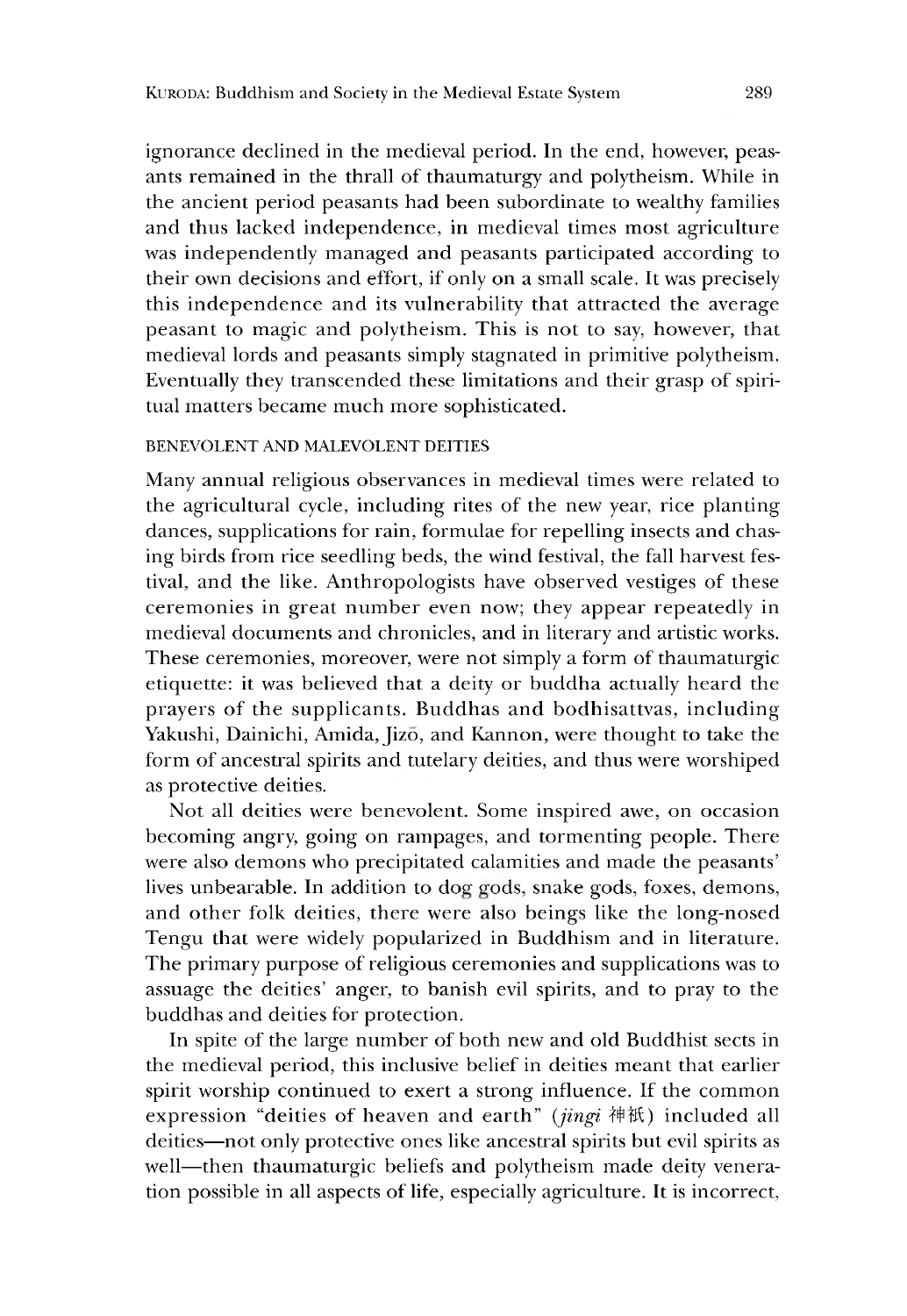therefore, to construe medieval veneration of deities *(jingi suhai* 神祇崇拝) as Shinto (much less as modern State Shinto) in the narrow sense of a religious or political belief system, or as a continuation of primitive, ancient religious expressions.

### POLYTHEISM IN NEW AND OLD BUDDHISM

Ihe polytheism described above was found not only in the primitive emotional convictions of the local resident lords and peasants but, in various forms, in all of the medieval Buddhist sects and doctrines as well. Ihis phenomenon was particularly clear in the sects of so-called Old Buddhism, dating from pre-Heian and early Heian times. These sects envisioned a world encompassine not only various buddhas and bodhisattvas but also benevolent spirits, heavenly deities, evil spirits, and demons. This in turn gave rise to each sect's metaphysics. Thus mandala, which in older forms of Buddhism were physical expressions of philosophy, were in the medieval era widely reproduced as objects of worship. Even the emphasis in some sects on faith in specific buddhas and bodhisattvas, such as Yakusni, Miroku, Monju, and Jizo, was premised on polytheistic beliefs. This polytheistic character becomes even more pronounced if we take into consideration the kami cults and the various schools of Shinto teachings *(shinto setsu* 神道説).

Such sects of Kamakura New Buddhism as the Zen and Lotus schools, though possessed of their respective doctrinal characteristics, showed the same polytheistic character. Of special interest were the senju nenbutsu 専修念仏 (exclusive *nenbutsu*) movements, promulgated by Honen and Shinran. These movements postulated a belief in or recognition of a single buddha, Amida, and would thus appear not to be polytheistic. They did not, however, actually *deny* the existence of the various deities and buddhas; these beings were acknowledged, but rejected in favor of Amida in consideration of people's limited capacities in the Final Age of the Dharma *(mappo*末法). Honen's ideas of selection and exclusiveness thus presupposed a polytheistic outlook. Although at its extremes the *senju nenbutsu* teaching resembled monotheism (in, for example, its recognition of a single benevolent or absolute divinity and its rejection of other supernatural beings as false), it was not monotheistic, much less theistic in the modern sense, because of this admission that other deities exist. The medieval *senju nenbutsu* adherents engaged m intemperate actions like slandering deities, bodhisattvas, and buddhas (other than Amida) precisely because they believed in them. Their actions were still part of a polytheistic worldview. Thus, even though tendencies toward monotheism can be detected in all schools of medieval Buddhism in that they tended to concentrate belief in a single buddha, they all had a common polytheistic basis.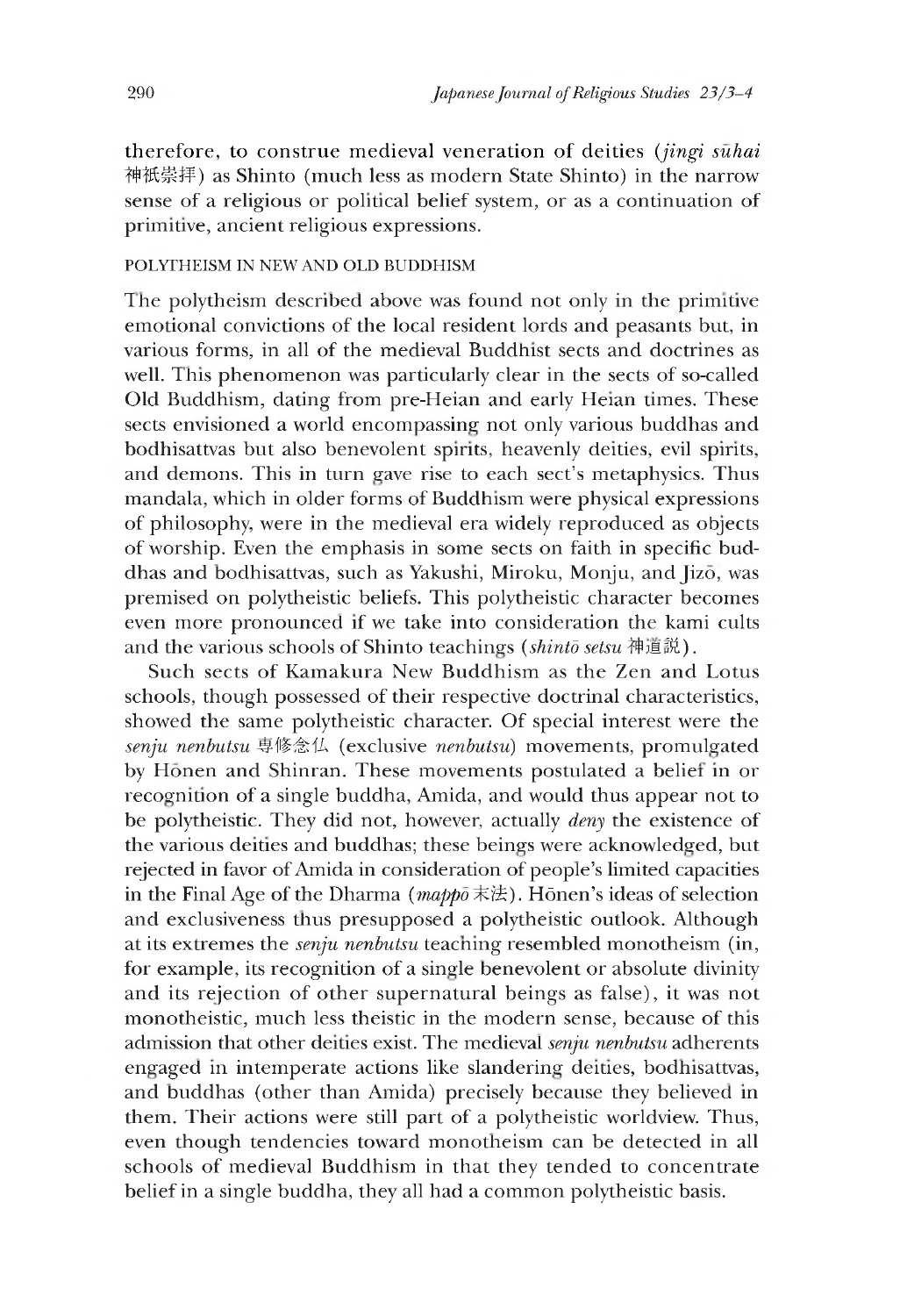### THAUMATURGIC AND POLYTHEISTIC DOCTRINES

The true character of medieval Buddhism was not limited to magical and polytheistic concepts. Rather, it was within the state of tension caused by Buddhism's active and passive responses to such ideas that the doctrines and beliefs of the various sects existed. The responses, though of great variety, can be divided into two diametrically opposed types. One is an attitude entirely approving of thaumaturgy and magical formulae, of the multiple buddhas and heavenly deities in the Buddhist classics, and of magic and deities and buddhas in popular custom. This attitude was actively incorporated into doctrine, out of a belief in the immanent power of magic. Examples include various formulae to cure illness, pray for rain, exorcise demons, appeal for the defeat of one's enemy, forgive wrongdoings, and the like. It can also be seen in the prominence of Shinto thought in the doctrine of the Tendai and Shingon sects, and in the precept revivals in the Nara schools. Regardless of what the underlying doctrines might have been, in practical terms these tendencies expressed themselves in a widespread belief in the direct, immanent efficacy of magic and in its ability to coerce people through its mysterious power; in order to increase these effects all manner of buddhas, deities, demons, and spells were summoned up from the Buddhist scriptures and elsewhere.

The other, opposite tendency was to refuse to embrace and organize various buddhas, deities, and magical elements into belief systems. One example of this approach was that of the exclusive *nenbutsu,* mentioned above. In his exploration of the *muge no ichido* 無碍の一道 (single path with no obstruction), shinran said, "To the person of faith, the deities of heaven and the spirits of earth bow down in reverence; demons and heretics cannot obstruct their way." Though showing a polytheistic outlook, such an approach rejects thaumaturgic tendencies. At the same time, however, shinran offered a concession, saying. "The practitioner of the *nenbutsu* is equal to Miroku," thus satisfying the desire for concrete benefit in this world. Ihere are many differences even among the exclusive *nenbutsu* sects, and greater differences with the Zen and Nichiren sects, the latter of which concentrated heavily upon recitation of the *Lotus Sutra.* All forms of Kamakura New Buddhism, however, have in common the tendency to resist thaumaturgy.

### THE BASIS FOR THE RISE OF HERESIES

Thus, although thaumaturgy and polytheism were not inimical to the medieval outlook, as is sometimes thought, but were deeply rooted in the society, medieval Buddhism was rife with tension and dissent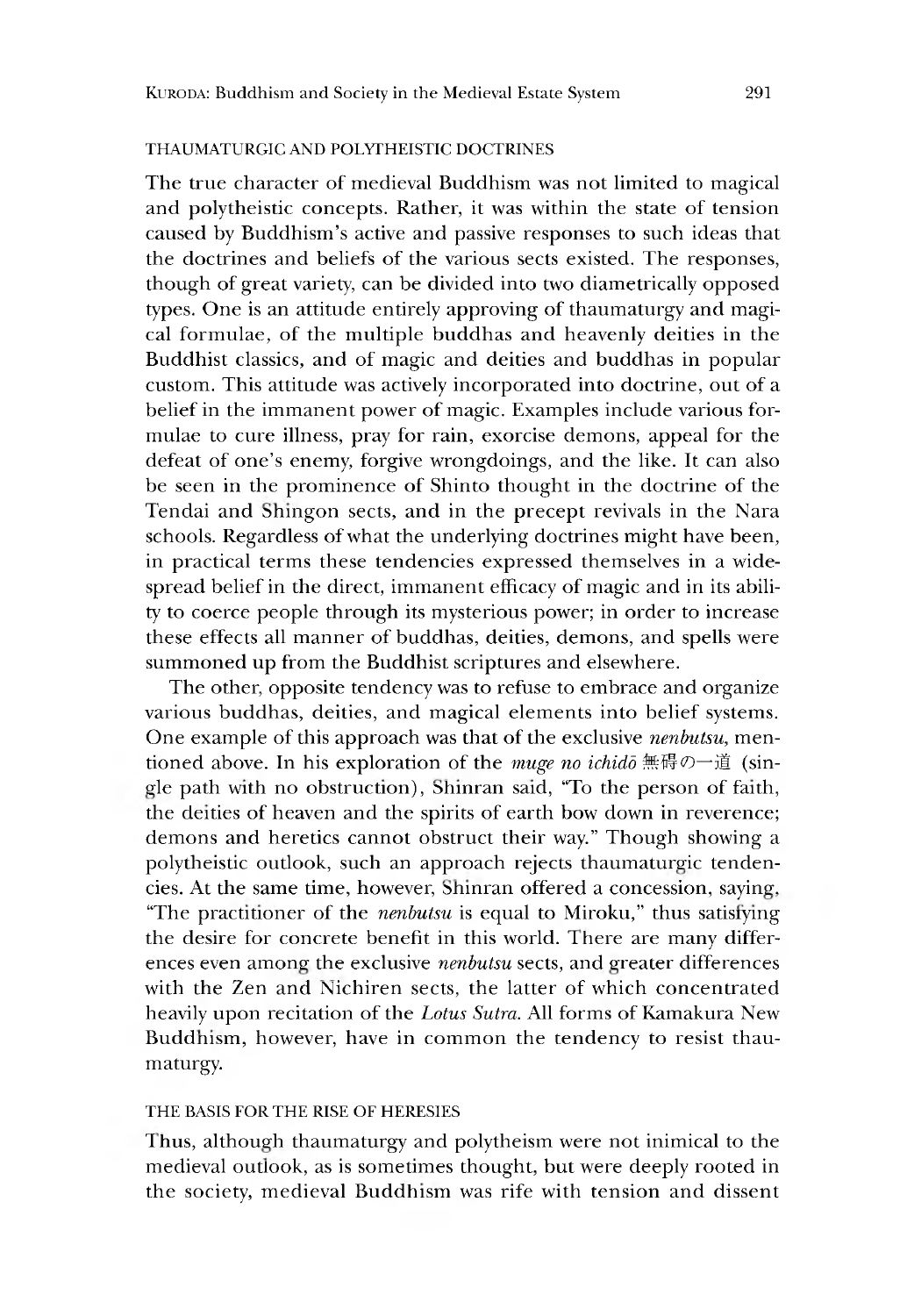regarding thaumaturgy and polytheism and with efforts to sublate them. It was out of this dynamic that heretic and heterodox movements emerged. Such movements took various approaches, but a common one was to acknowledge the immediate power of magic; examples include the Tachikawa school of Shingon Buddhism and the Secret Teachings movement *(hiji bomon* 秘事法門) in Shin Buddhism. Although the origins and lineages of these heretical doctrines can be traced to other schools and sects, it was medieval society's acceptance of thaumaturgic thought and formulae that provided the environment spawning such heresies. This does not, of course, completely explain the problem of heterodoxy; neither can it be attributed simply to the indiscriminate syncretizing of various sects' doctrines or to doctrinal misinterpretations. Insofar as popular religion demanded immediate, this-worldly results, the more that religious doctrine remained on a hieh, abstract plane the more that heretical and heterodox thought emerged to fill the resulting gap.

### *Village Worship Halls and Religious Associations*

### THE MEDIEVAL VILLAGE COMMUNAL ORGANIZATION

We have seen how in the medieval period the magical rites associated with polytheism formed an important element of the agricultural process. As agricultural production depended not only on the efforts of the individual but on communal village ties, agricultural rituals were generally performed as village rituals. Thus the religious lives of the peasants were delineated and controlled by the village community. For this reason the characteristic form of the Japanese medieval village was inevitably reflected in the religious organizations of peasants.

Before setting forth a general model of the medieval village, a cautionary note is in order. Depending on locale and time, the medieval village took many forms; furthermore, in all villages class and status divisions were comparatively complex. In early medieval times, and in less-developed regions of the country, the medieval village was characterized in general by the direct, comprehensive rule of local lords, with the lord, his family, and his retainers dominating both independent and dependent peasants. The dominant village pattern in such areas comprised scattered communities of a few houses; patriarchal rule was strong. Communal ties between the residents existed within the context of rule by local lords, and village communal organization was relatively weak. As time went on, especially in the more developed regions, wealthy peasant landholders established, and subsequently controlled, communal village organizations that incorporated the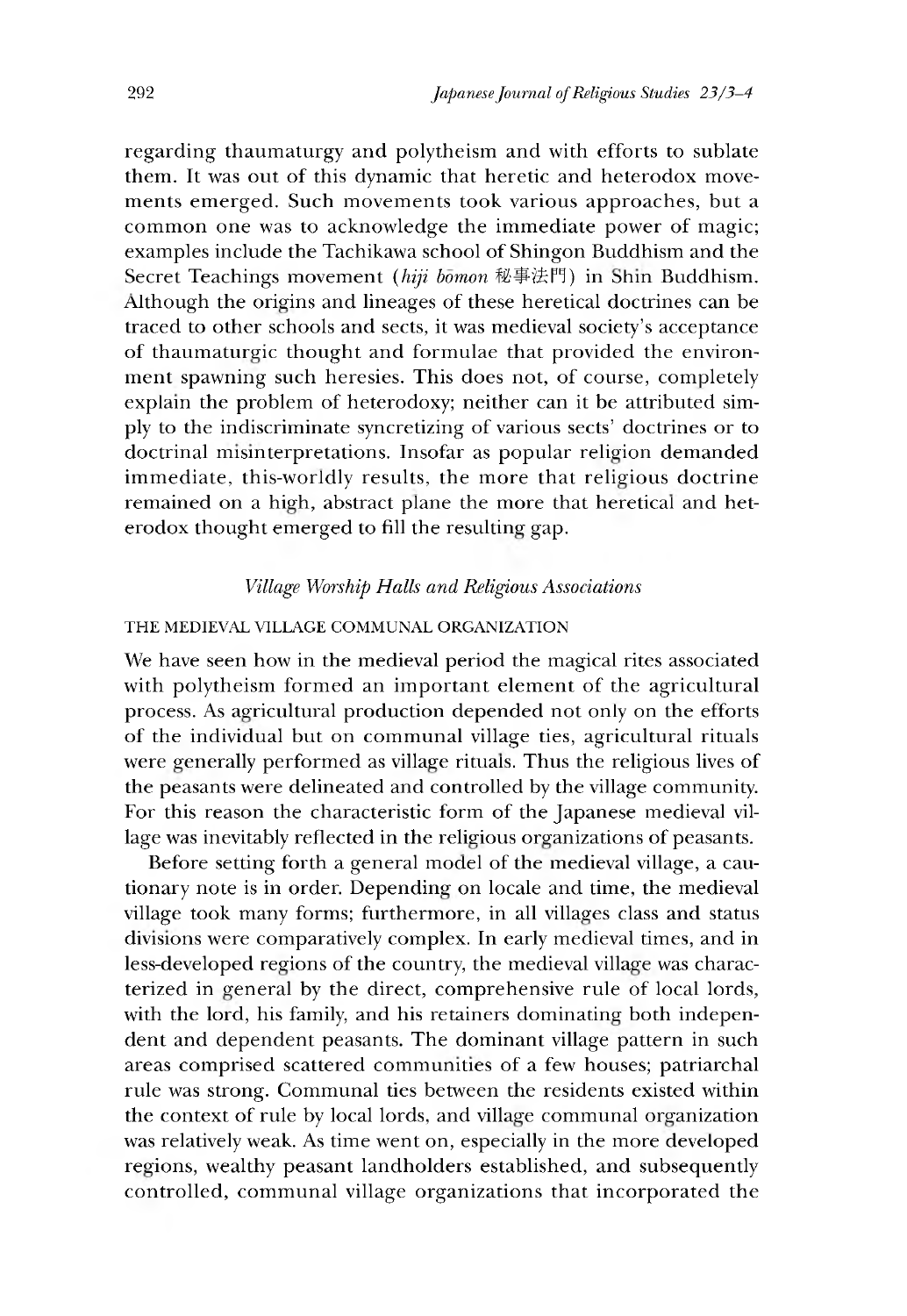other independent peasant classes.

Just as the layers of class and status were complex among the peasantry, so the self-governing village organizations  $(s\bar{o} \, \n\overset{\circ}{\otimes} \, \n\overset{\circ}{\otimes} \, \n\overset{\circ}{\otimes} \,$  were not equal unions of all village residents. Nevertheless, there was in general a marked tendency for the peasants to band together in these communal organizations, so that although the local resident lords remained in power, direct, centralized control by them waned and their patriarchal rule over the dependent peasants eased. Residents tended to live in concentrated village communities while owning rights to plots of land scattered across several *shoen.*

The medieval village was of many types—the two types mentioned above (those controlled by resident lords and those led by communal organizations) and various intermediate forms—but taken together they can be characterized as follows. In any village there was a communal organization controlled either by the resident lord's family or by wealthy peasants. Village residents were thus organized in a hierarchical class structure. Generally it was the upper class of residents who held cultivation rights to land and enjoyed such privileges as membership in the various guilds  $(za \nsubseteq)$ . In a later section I will discuss the role of the resident lords; here I would first like to consider the village as a communal entity.

### THE ESTABLISHMENT OF THE VILLAGE WORSHIP HALL

In the medieval village Buddhism was established on the pre-existing foundation of polytheism, reflected in a widespread belief in miracles, demons, and the like. Small village shrines and torii were erected on hillsides, in shady glens, and under ancient trees. In conjunction with these, Buddnist features like wayside chapels, stone buddhas, and hermitages appeared in the village landscape. Just as local deities and village tutelary shrines came into existence when rituals of deity veneration were linked with the village community, so too Buddhist chapels and hermitages became the locus of village communal activities and assumed the function of what might be called village worship halls (sondo 村堂).

As centers of village life, village worship halls served primarily as gathering places for villagers, more than as temples run by clerics. 1 heir origins were various: some were originally built by local resident lords on sites believed to be sacred ground; some were founded by the lords as family temples; some were constructed by wandering recluses or members of religious confraternities as hermitages or religious practice halls (*dojo* 道場); and some were established by the village communal organizations as hermitages for traveling monks asked to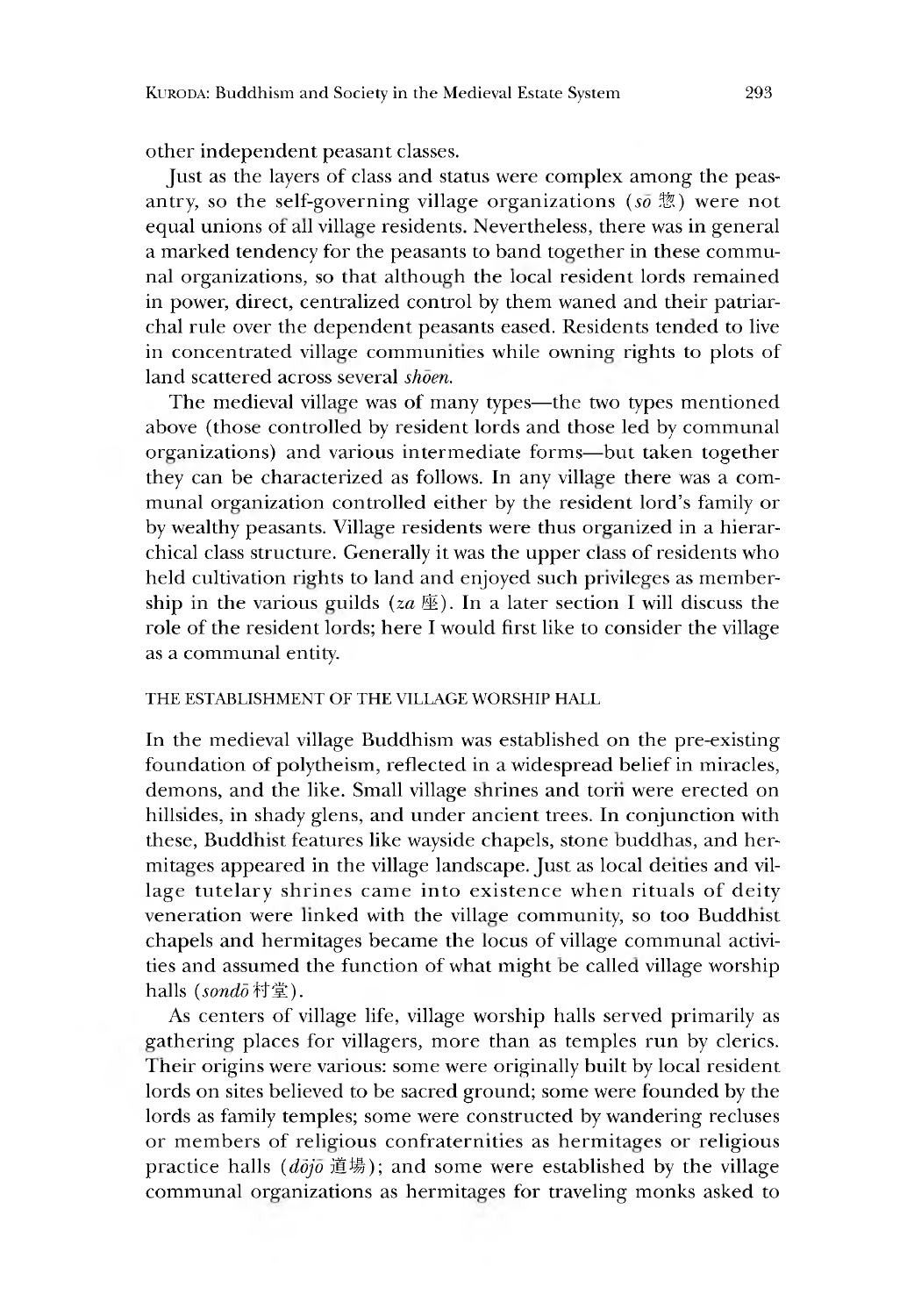reside there. Regardless of their origins, the reason they became village worship halls serving a communal village function was because communality had come to characterize the village. All the more reason, then, for such village worship halls to proliferate in the late medieval period, especially from the fourteenth and fifteenth centuries (though there were some in the Kinai area around Kyoto even at the beginning of the medieval era). The degree to which these halls functioned in the life of a village was a direct reflection of the extent of communal development in that village.

### THE FUNCTION OF THE VILLAGE WORSHIP HALL

In these worship halls villagers participated actively in Buddhist ceremonies and also in the administration and management of village property. They held clearly defined rights as members, and established conventions pertaining to them. Usually the proceeds of a designated villager's paddy or forest land were used for the maintenance of the halls, although as the communal sense of unity solidified there were examples of villagers competing with one another to donate paddy land, however small, for that purpose. Particularly in the Kinai provinces around Kyoto such land donations surged in the fourteenth and fifteenth centuries. Village labor and monetary contributions were marshaled for incidental ceremonies, for the maintenance and rebuilding of the hall, for the casting of bells, and the like.

Regular Buddhist observances were carried out at the worship hall with villagers as the main participants. Usually a religious association or guild organized for this purpose would take charge of the ceremony. Some of the guilds became quite powerful, with permanent rights and privileges pertaining to the management of the worship hall. In some cases large guild organizations developed, with new and subordinate guilds associated with the original ones. Unlike village shrines, which typically did not have a permanent cleric in attendance, village worship halls and hermitages were usually staffed by a priest. Thus responsibility for their administration and maintenance did not fall entirely upon the villagers, as was the case with village shrines, whose guilds *(miyaza* 宮座) performed such tasks. Nonetheless, it is quite appropriate to refer to "temple guilds" *(jiza 寺座*) in the same sense as shrine guilds *{miyaza).* Just like the shrine guild and the village communal organization with their hierarchical memberships, temple guilds reflected the multilevel character of the village community, and were usually established by wealthy peasants holding special privileges. Such guilds became the core of the village community, the most important organs of self-government.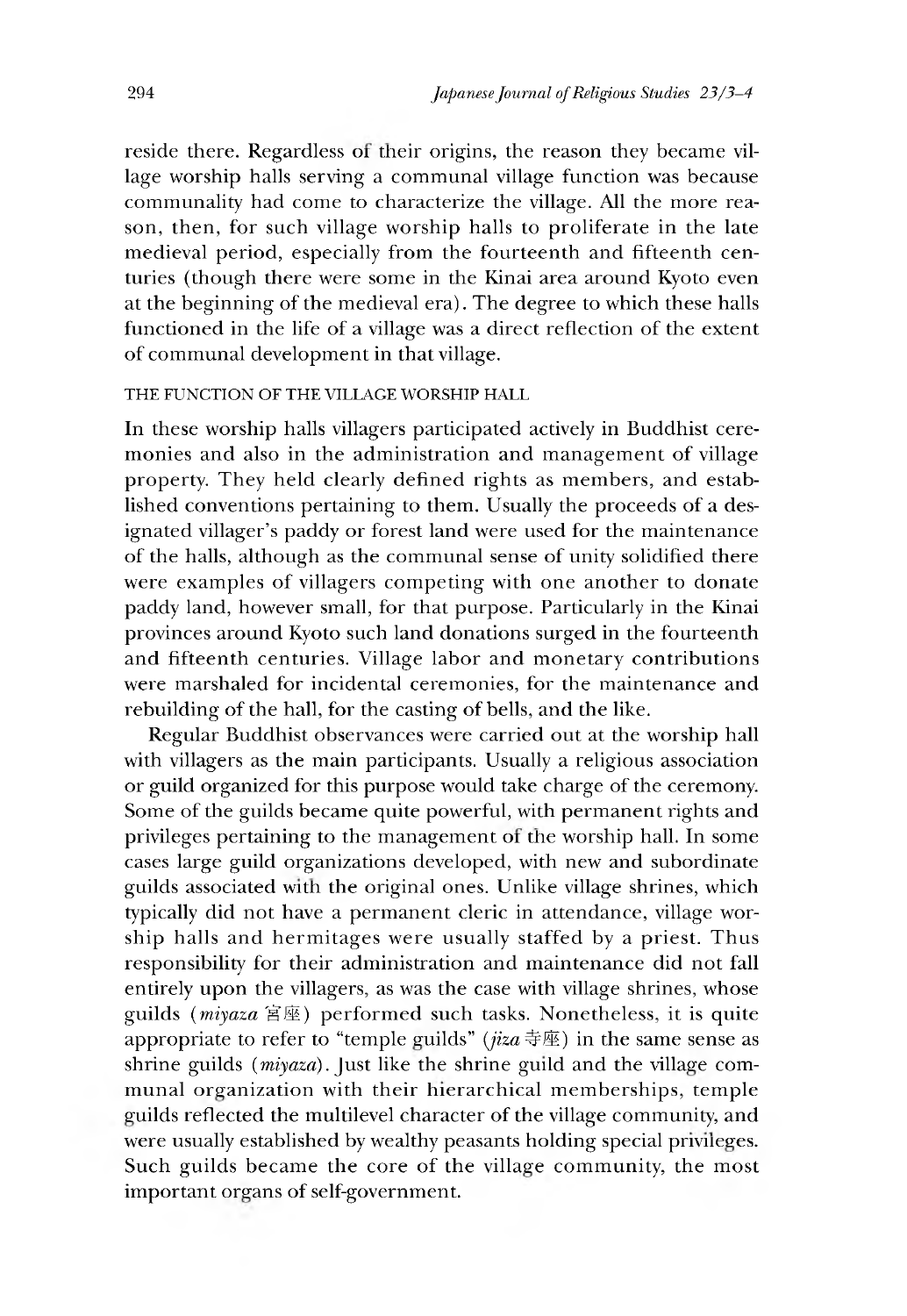#### RELIGIOUS CONFRATERNITIES AND ASSOCIATIONS

There were also bodies, called religious confraternities (koshu 講衆) or associations *(kesshu* 結衆), that were organized around particular religious cults (including those of Kannon and Jizo), meditative practices, *nenbutsu,* and the like. These groups, while not taking on the core functions of the village community as did the shrine and temple guilds, nevertheless carried out certain community functions. Ihey had roles to play in annual observances and in occasional ceremonies like funeral and memorial services. These groups were, strictly speaking, private in nature with jointly held property that was internally administered. They were, however, integral to the village community to the extent that they performed special functions of which individual villagers were incapable.

### THE ROLE OF THE BUDDHIST CLERGY IN VILLAGES

In the medieval village the temple priest, though a cleric, was thoroughly incorporated into village life. Priests in mountain villages often worked a few plots of land themselves; clerics commonly bought and sold property. Likewise, medieval tales tell of priests with families who differed little from the laity in the secular lives they led. Similarly, though today there are no physical traces of it, there were some medieval *shoen* villages with temples boasting numerous pagodas, halls, and subtemples. The clerics attached to even moderately prosperous temples of this type are recorded in *shoen* documents as holding rights to paddy land at about the level of wealthy peasants.

Be that as it may, priests were, after all, clerics, so no matter how familiar a feature they might have been their role in the village was by definition a special one. In the early medieval village of the twelfth and thirteenth centuries, it is not clear to what extent the priest participated in the ordinary functions of village life. In the latter half of the medieval period— that is, from the fourteenth or fifteenth centuries—many cases can be cited of priests who functioned as regular members of the village community even as they provided religious services. Moreover, to the extent that priests had literacy and learning, which ordinary villagers lacked, their role was significant. Thus there are many examples of priests' names appearing as the scribe on guild regulations and village chronicles. Finally, by relating stories *(setsuwa* 説話) of other provinces or countries and by conveying novel arts and objects to villagers, priests acted as vital purveyors of culture to the otherwise closed world of the village.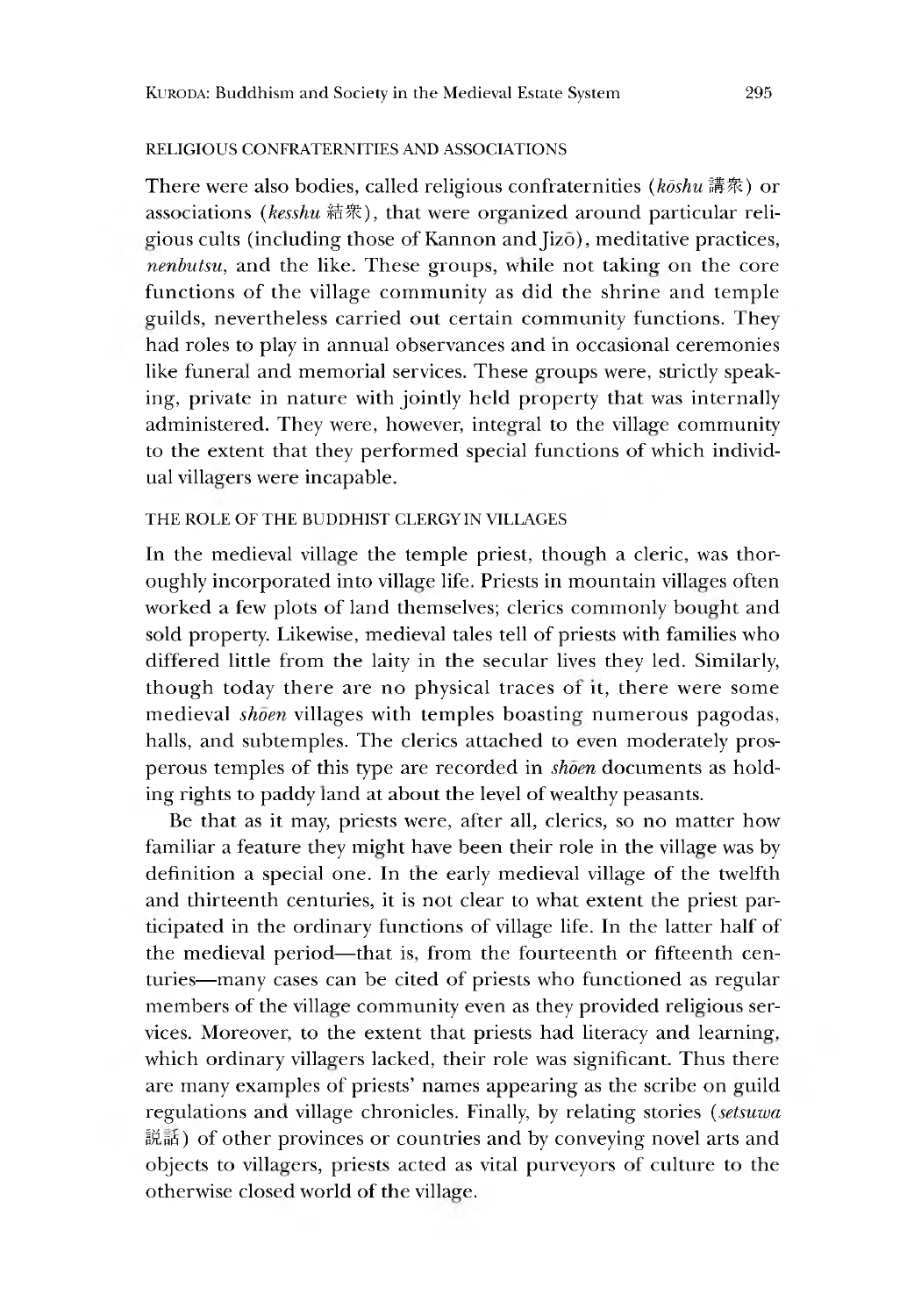### VILLAGE COMMUNAL ORGANIZATIONS AND RELIGION

As was noted earlier, rural temples in medieval times did not all start out as village worship halls and hermitages with close ties to the community. Such establishments only appeared after the emergence of village community organizations. Even in the late medieval period there were numerous temples that, as elite landowning establishments, were unrelated to and even at odds with the peasantry. Some, although supported by the religious faith of the peasants, were without close ties to the village community (and were even ostracized by it) because they had failed to adapt to the spiritual environment of the area. The doctrinal expansion of sects and the continuity of individual and group cults were inevitably dependent on the relationship of the temple to the village community.

The sects of so-called Kamakura New Buddhism took root in villages during the fourteenth century, just as self-governing movements were becoming active there. Relations between the two proceeded in a somewhat meandering fashion, but in the process of contact the various sects' beliefs and structures were by necessity shaped less by the teachings of the sect's founder than by the realities of the village community. For example, the various forms of the Jodo Shin sect of Buddhism, far from opposing contemporary secular notions, emphasized the need to adhere to local ways. This in turn gave rise to practices that came to be recognized as heretical, such as establishing the two equinox periods as a time for *nenbutsu* retreats, and making funerals and veneration of the dead the core of religious practice.<sup>1</sup> It was also around this time that the issue arose of whether or not to worship the deities, and that homiletic handbooks were produced to clarify these issues.

Village religious organizations were behind the rapid development of the  $Ikk\bar{o}$  ikki  $-\bar{m} - \frac{16}{16}$  movement in the late medieval period. Rennyo saw "the priest, the elder, the headman" of the village organization as pivotal figures in village proselytization. In the spread of the Lotus movement, some villages became exclusively Lotus. Although we should not uniformly equate such sectarian organizations with village communal organizations, and although we must question exactly how congenial the teachings of the sects were to the various classes of peasants, it is nevertheless worthy of note that these sects showed great interest in the communal organizations and in their power to control and regulate, and demonstrated great skill in using them for

 $<sup>1</sup>$  In the fourteenth century, Kakunyo criticized these as heterodox acts because they</sup> attempt to generate merit for deceased relatives, deviating from the idea that Amida Buddha is the source of all merit.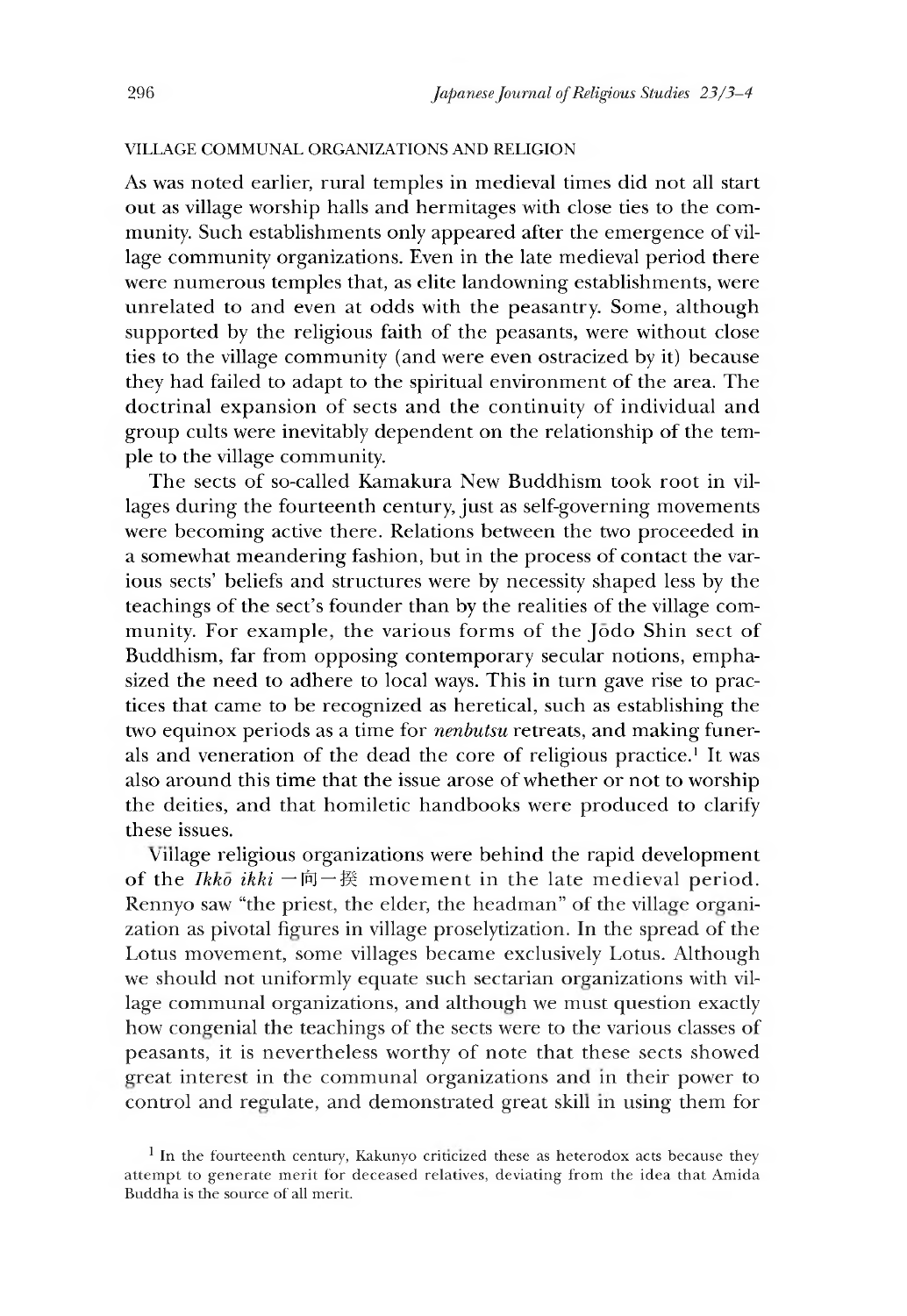the purpose of proselytization.

The hierarchical structure of the medieval village community is significant in this consideration of village religion. To the extent that control of the communal organization was held by privileged wealthy peasants, there was always the danger that religion would be restricted by the organization's regulations, and would be subject to class oppression in the organization's name. Thus the class character of the medieval village community was the greatest limiting factor on the religious organizations. Led by the wealthier members of the community, they were not purely peasant organizations, though they did possess certain peasant features. Moreover, they were vulnerable to the interests of their local warrior and peasant leaders, and were utilized in late sixteenth-century battles among the domainal lords.

Although village temples and hermitages were not quite the same as the village worship halls, in the late medieval period they too had become the locus of the religious leagues *(shukyo ikki* 宗教一揆) and showed many of the same tendencies. That is, they not only fulfilled many of the same community functions as the village worship halls, but at the same time they also kept detailed sutra-chanting records and offered prayers for domainal lords and other leading warriors. By casting their lot with warrior leaders, they determined the fate of the medieval village community in many cases. Prohibition placards, which domainal lords granted villages as rewards for prayers of support, may have guaranteed the peace of the village to some extent, but they allowed the lords to gain control of the community and conscript laborers and foot soldiers.

### *Resident Lords and Temples*

#### THE RELIGION OF LOCAL RESIDENT LORDS

Medieval warriors differed from those of the early modern age most fundamentally in that they were local lords residing in villages *(zaicm*  $r\gamma\bar{o}shu$ ). The term  $r\gamma\bar{o}shu$  領主 (lord) did not signify simply the possession of land: the word itself originally referred to one who controlled peasants and land locally, through the exercise of physical power. Ihere were many levels of such warriors, ranging from great local families whose holdings extended across provinces or districts down to poor warriors who only held a few plots of land. The most typical was the *jitō* 地頭 (resident magistrate), who, in the early medieval period, controlled the village through his family and retainers. *Jito* usually traced their origins to the eleventh- or twelfth-century village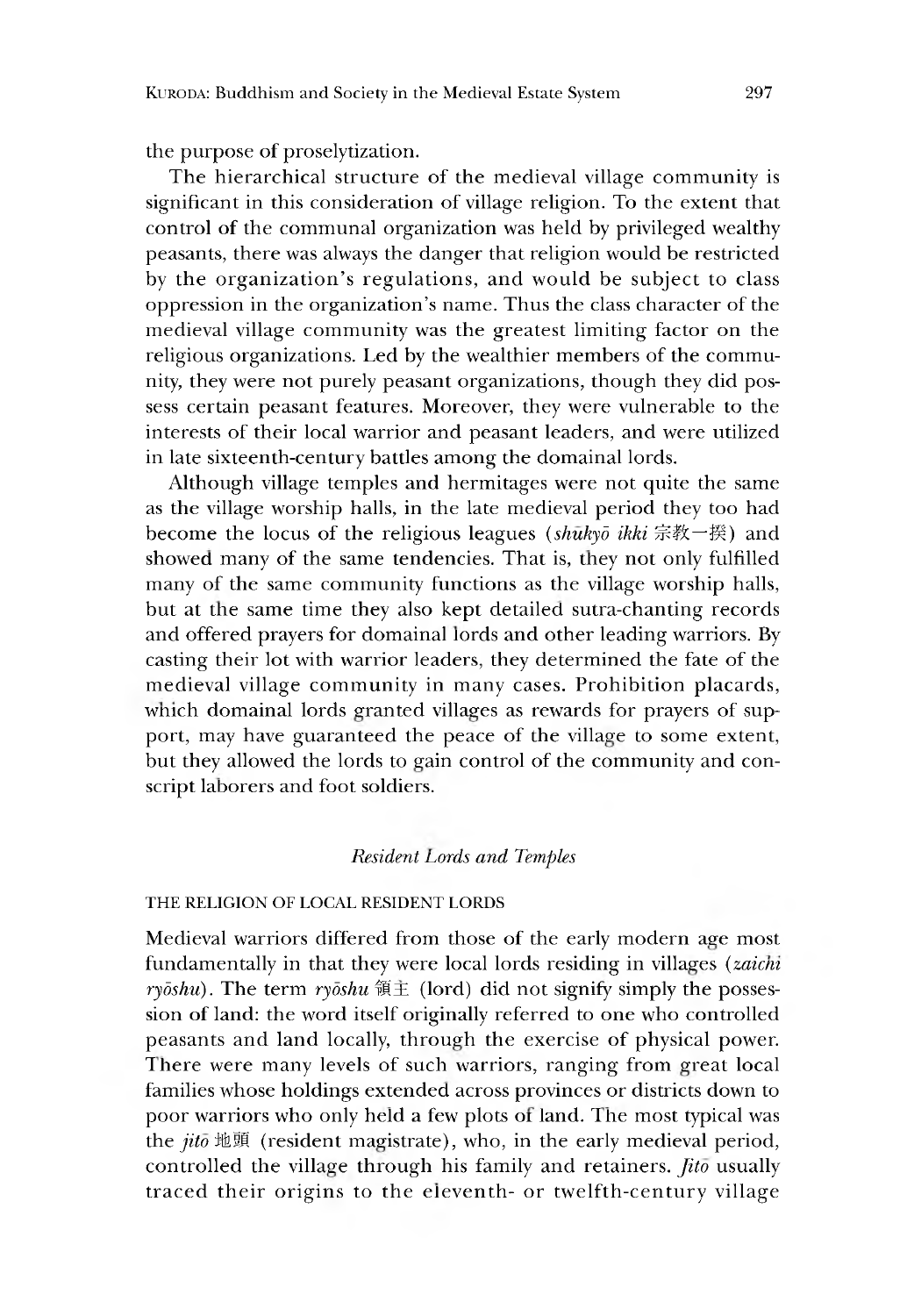founders, and were sometimes called "founding resident lords" *(konpon rydshu* 根本領主) or "developer resident lords" (*kaihatsu rydshu* 開発領主). In other words, they did not simply reside in the area but were long indigenous to the village and closely identified with its origins. With the vicissitudes of time many such warriors acquired new lands through various obligations and sometimes even moved to their new holdings, thus diminishing their connection to the village. Nevertheless, "warriors of the land" *(kokujin* 国人 and *jizamurai* 地侍), the most typical late medieval warrior, continued to live in the village supported by their own arable. Thus the local, village character of the warrior was not completely lost until the beginning of the early modern period,when warriors were removed from their lands and placed in domainal castles.

As one can easily deduce from this, medieval warriors were not substantively different from peasants insofar as their religious sensibilities were shaped by thaumaturgic thought and polytheism. They too believed in the efficacy of magical ceremonies to produce a good harvest; they too worshiped and revered the buddhas and deities. The differences that did exist in their religious demands were related to their concerns as members of the resident lord class, with duties to levy taxes on peasants and collect yearly dues and fees, and, as warriors, to expose themselves to daneer in battles and raids.

### WARRIOR FAMILY TEMPLES

Much as the peasant community placed various demands on tutelary deities and the village worship hall, warriors put their faith in their ancestral deities and family temples *(ujidera* 氏寺) .As a rule, warriors of the early medieval period formed stable bands governed by patriarchal, familial ties (the so-called *soryo* 想領 system). Around the fourteenth century these warrior bands began to dissolve, and henceforth province-wide rule by domainal lords and prominent local families gradually became the norm. Ordinary warriors formed territorial alliances in bands and leagues. At about the same time, however, the *soryo* system was widely reinstituted m a relatively relaxed form as consanguineous leagues. Individual warriors, from domainal lords to village residents, formed their own hierarchical bonds. Thus familial warrior bands of one sort or another characterized the entire medieval age, as did the cult of the tutelary deity *(ujigami* 氏神) as the religious linchpin of these familial bands or clans. The *ujtgami* was the ancestral deity of the clan and the protective deity of its lands; accordingly, it was the deity that ensured the continuation of the clan's existence as a unified, landholding entity. Family temples had approximately the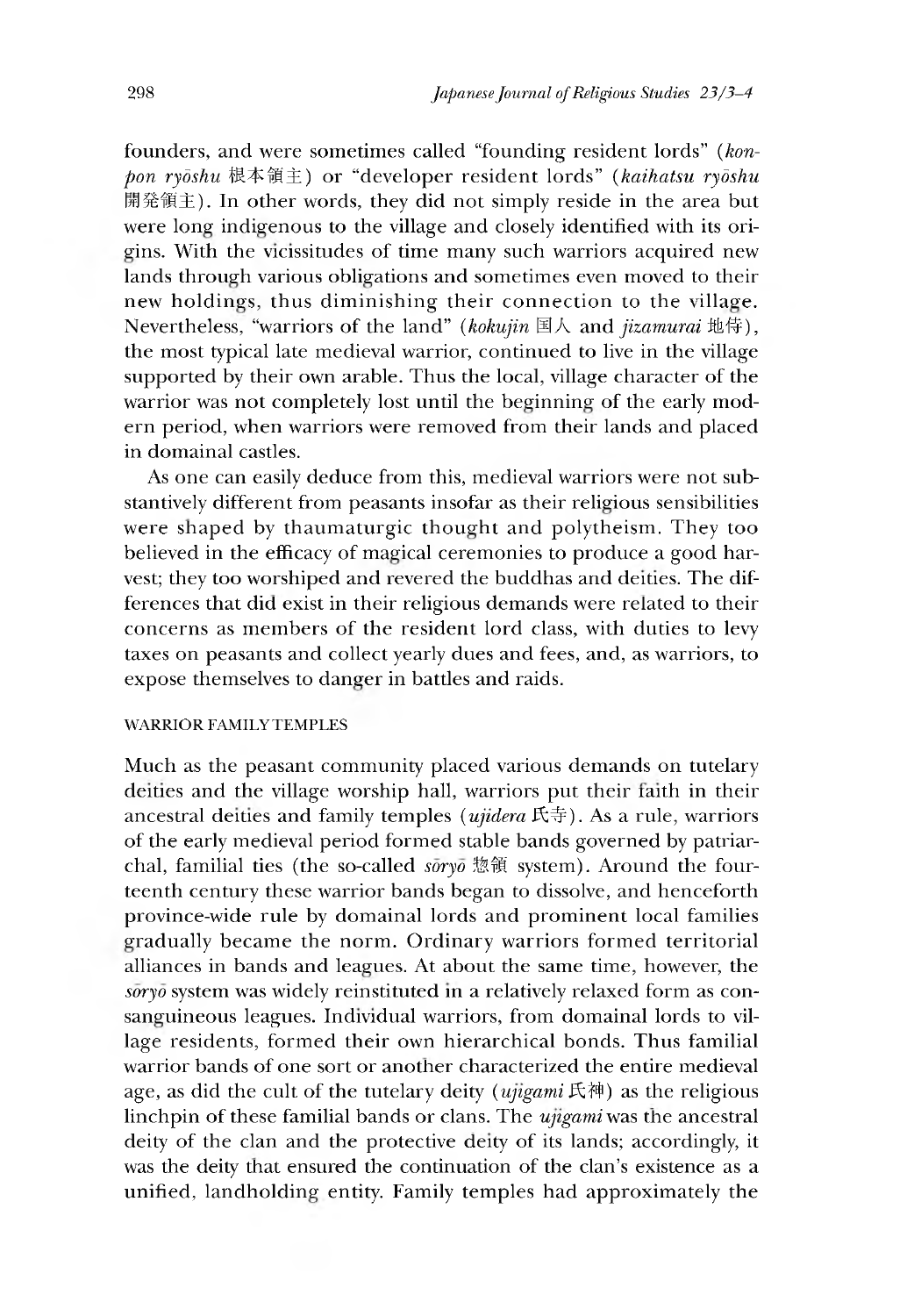same function as these tutelary deities, and were widely erected throughout the land.

Aristocrats had built *ujidera* starting in the Heian period; these included Kofuku-ji of the Fujiwara family Jingo-ji of the Wake, Hokkaiji of the Hino, and the Rokusho-ji (the six *ujidera* of the imperial family in Kyoto). It was not until the latter half of the Kamakura period, however, that warriors in the provinces began to build such temples; before this there were of course warriors who embraced Buddhism, but their expressions of faith did not include erecting *ujidera.*

The warrior embrace of Buddhism is often dated to the twelfth-century wars between the Taira and the Minamoto clans. If not to the extent purported in legend, it is nevertheless true that these conflicts provided an occasion for the warriors to realize the impermanence of this world and the seriousness of their own wrongdoings. But there was also a social dimension to this realization: some took the tonsure in shock over the anomaly between their ambition as resident lords and the disdain they suffered as petty officials from the country. For them the life of a monk meant putting aside lordly amoitions to become wandering mendicants. Separated from their band, secluded in the mountains, they gave themselves over to an itinerant existence.

Strictly speaking, taking the Buddhist vows meant relinquishing the family headship and going into seclusion. In time, however, it became a form of retirement—warriors and the widows of warriors, after passing the office of family head to their heirs, did not depart from home but lived semi-secular lives as novice clerics. Building memorial chapels in their family residences, they lived out their days consoling the spirits of ancestors or spouse. Such memorial chapels were one very important prototype of warrior *ujidera.*

The establishment of warrior family temples, therefore, provided retired warrior-monks with a means of maintaining their secular status as resident lords, though in a different form. Their establishment was also an indication of the rise in the warriors' social and cultural position insofar as it showed an improved understanding of Buddhist doctrine beyond simple veneration of deities. Usually, however, family temple rules and regulations emphasized praying for the enlightenment of the ancestors and for the prosperity and success of the clan and its descendants. In that sense, temple worship did not differ much from the older cult of tutelary deities. As can be seen from the fact that the establishment of *ujidera* increased during the fourteenth century, a period in which the family headship system *(soryosei)* was somewhat unsettled, their primary purpose was to promote the unity of the warrior clan.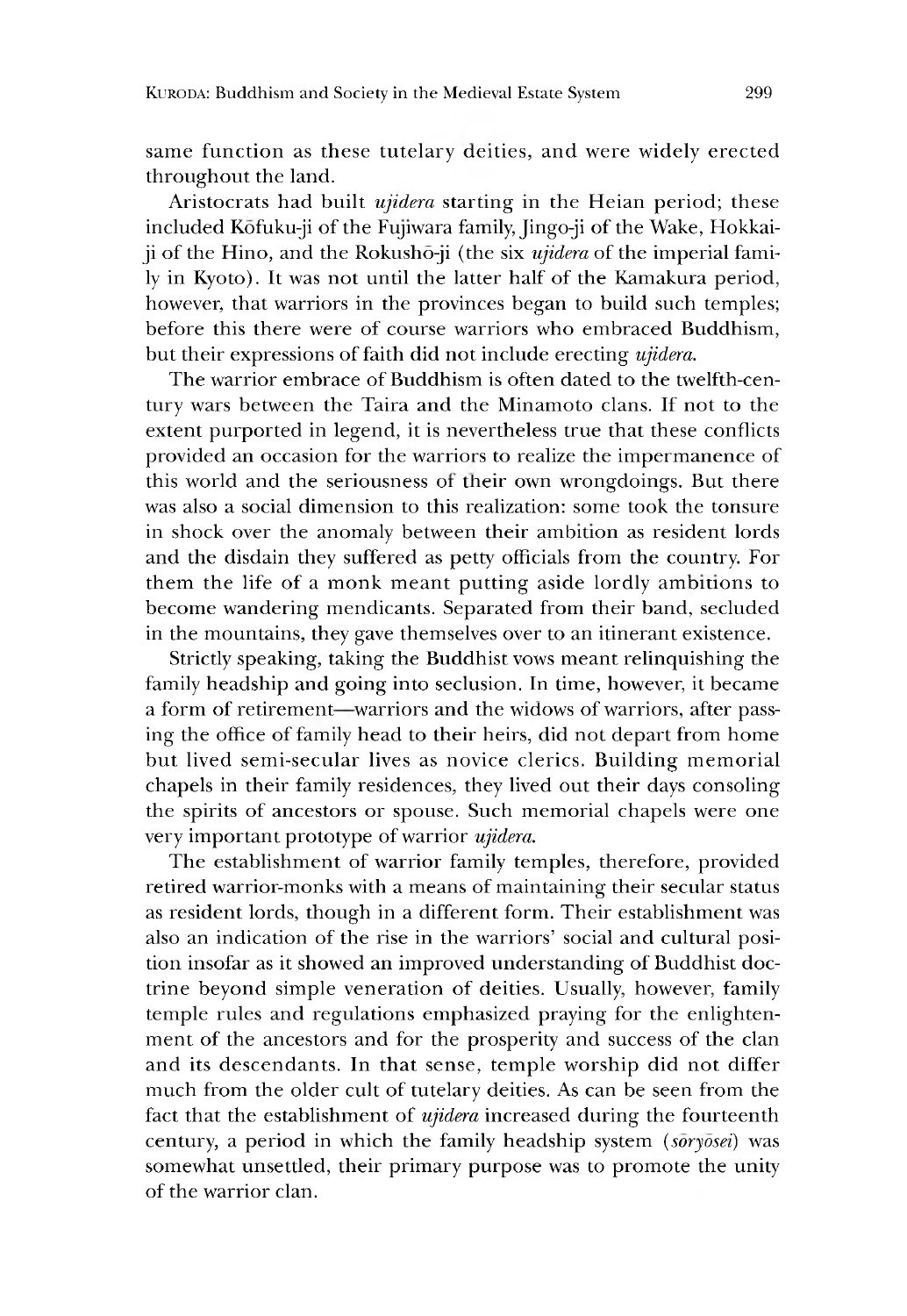### BENEFACTORS AND THE ESTABLISHMENT OF SECTS

When warrior family temples were established, a local monk would be invited to become the resident priest and serve as founder of the temple. Sometimes an eminent monk-teacher of the local priest would be named as nominal founder. The sectarian affiliation of most family temples tended to be Pure Land or Zen. Depending on the period and the region, the Lotus and Ji sects were also well represented. Family temples were not only important loci for the provincial development of the new Buddhist sects but also sites of transmission of culture from the capital to the provinces.

In the final analysis, however, family temples were dependent on the house of the warrior who established the temple. The warrior was its chief benefactor, and sometimes even named himself the temple's founder. In most cases the temple's lands and buildings were contributed or subsidized by the warrior-benefactor, who also had the right to administer and dispose of the temple's property. Since the *ujidera* functioned primarily as the warrior clan's memorial temple, its priest was charged with praying for the continuance and prosperity of the clan. He may also have proselytized among peasants of the area, but socially and economically he was under the patronage of the warrior family. Indeed, it was not unusual for the temple priest himself to be a member of the warrior-benefactor's clan.

### THE ROLE OF FAMILY TEMPLES

Regardless of their sectarian affiliation, family temples were Buddhist entities subsumed within the *soryo* system or resident lord system. They not only performed Buddhist ceremonies for their warrior clans but also ministered to the local peasants (although, as parts of the *shoen* system, the temples at the same time exercised control over the peasantry under the guise of guidance and spiritual protection). For this reason, the type of village community worship halls discussed in the previous section were less common in locales with *ujidera.* Warrior family temples fulfilled the function of the worship halls, and were perceived as religious institutions simultaneously embodying the traditional authority of the resident lord.

The central function of family temples was the performance of *kito* 祈禱,highly ritualized prayers for generally worldly benefits. This became an important contributing factor to the increased ritualization of the Kamakura Buddhist sects, to which members of the warrior class converted. The original spirit of New Buddhism, which emphasized renunciation of the world and the search for truth in austerity, regressed as the movement's dependence on the *shoen* authorities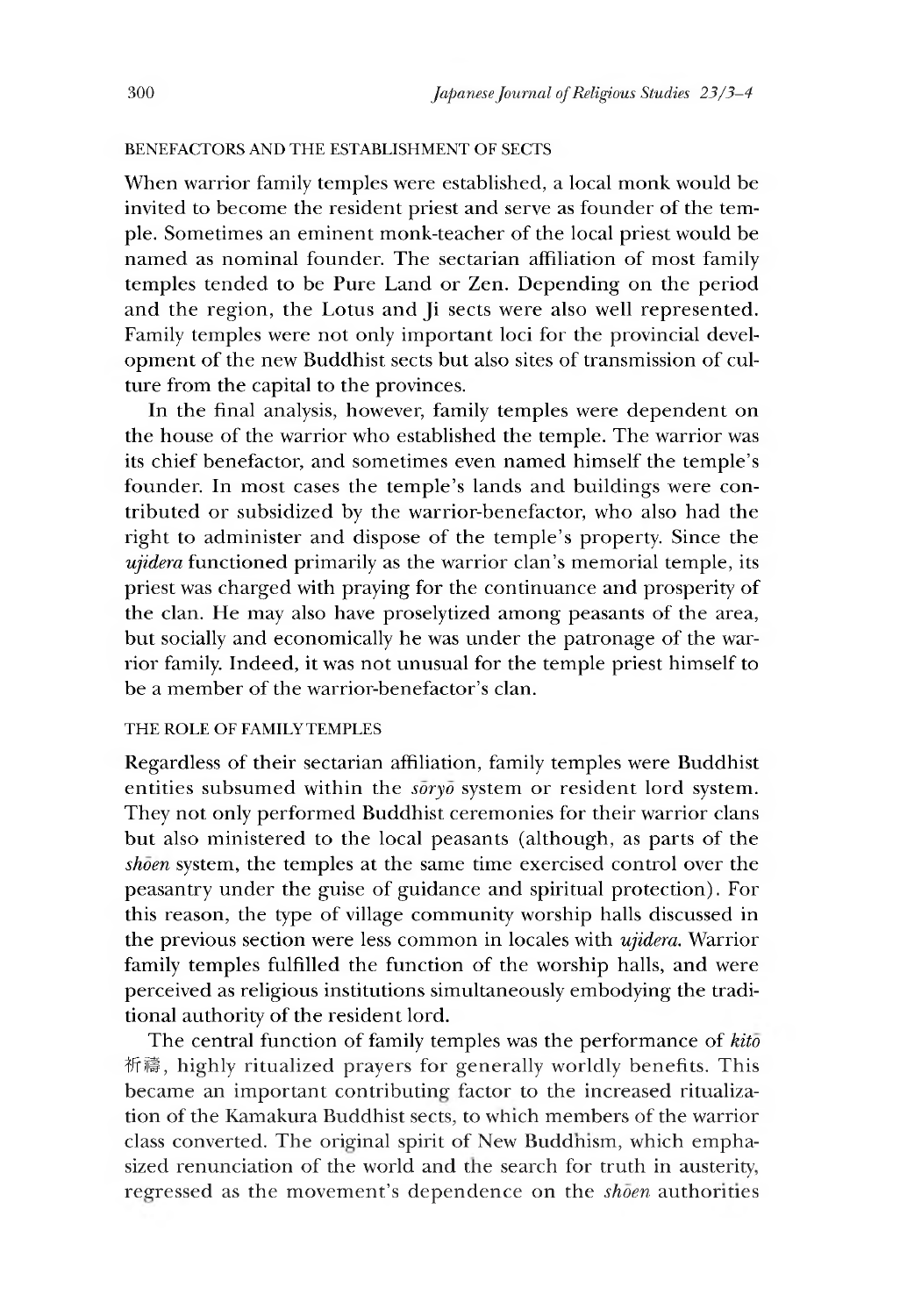grew. In their attempts to answer the lords' thaumaturgic needs through the performance of *kito,* certain New Buddhist sects absorbed elements of deity veneration and took on a more esoteric mien.

Family temples could lead a somewhat unstable existence. Their sectarian affiliations could change on the whim of the warrior-benefactor. If a warrior house suffered the fate of collapse or extinction, its family temple might close entirely or be revived as a local temple under the control of village residents. In some cases such temples were taken over as *ujidera* by other warriors. As long as feudal society continued, however, the family temple endured in form, and could be found even in early modern times in the form of memorial temples *(bodaiji* 菩提寺) and supplication temples (kiganji 祈願寺).

### RELIGION AND *SHOEN*OVERLORD AUTHORITY

The *shoen* overlord *(shoen ryoshu* 荘園領主) may be distinguished from the local resident lord *(zaichi rydshu)* in that the former was of extremely high status and authority, being a member of one of the elite groups or factions that together ruled Japan *(kenmon seika* 権門勢家). Usually the *shoen* overlords resided in cities (Kyoto or Nara) and collectively exerted influence in traditional spheres of authority including government, religion, and culture. They held landed estates throughout the country, and were served by the *shoen* residents. The *shoen* overlord held the highest authority on an estate not by virtue of controlling the area personally and ruling its residents directly through armed force, as was the case with the resident lords, but rather by virtue of his high political position and great influence. Thus it was their *perceived* authority that was of greatest significance. Control of estates did not, of course, rest solely on perceived authority, for armed force was sometimes necessary to control peasant residents, and it was for that purpose that members of the *zaichi rydshu* class were appointed *shoen* officials. Control could also be exerted by calling on forces of the imperial governor or deputies of the provincial warrior ruler. In the end, the *shoen* overlord ruled over the residents, including warriors, peasants, merchants, and the like, in the role of higher authority.

In medieval times, all authorities to some extent embodied a religious quality. The *shoen* overlord's authority was no exception. The collective political authority of the aristocracy was backed by Buddhist law *(buppo* 仏法),which spiritually protected the ruler's law *(obo* 王法). In the imperial house there were imperial prayer temples, and great temples and shrines were designated protectors of the state. Likewise in aristocratic houses there were tutelary deities and family temples. Moreover, the great temples and shrines themselves served as *shoen*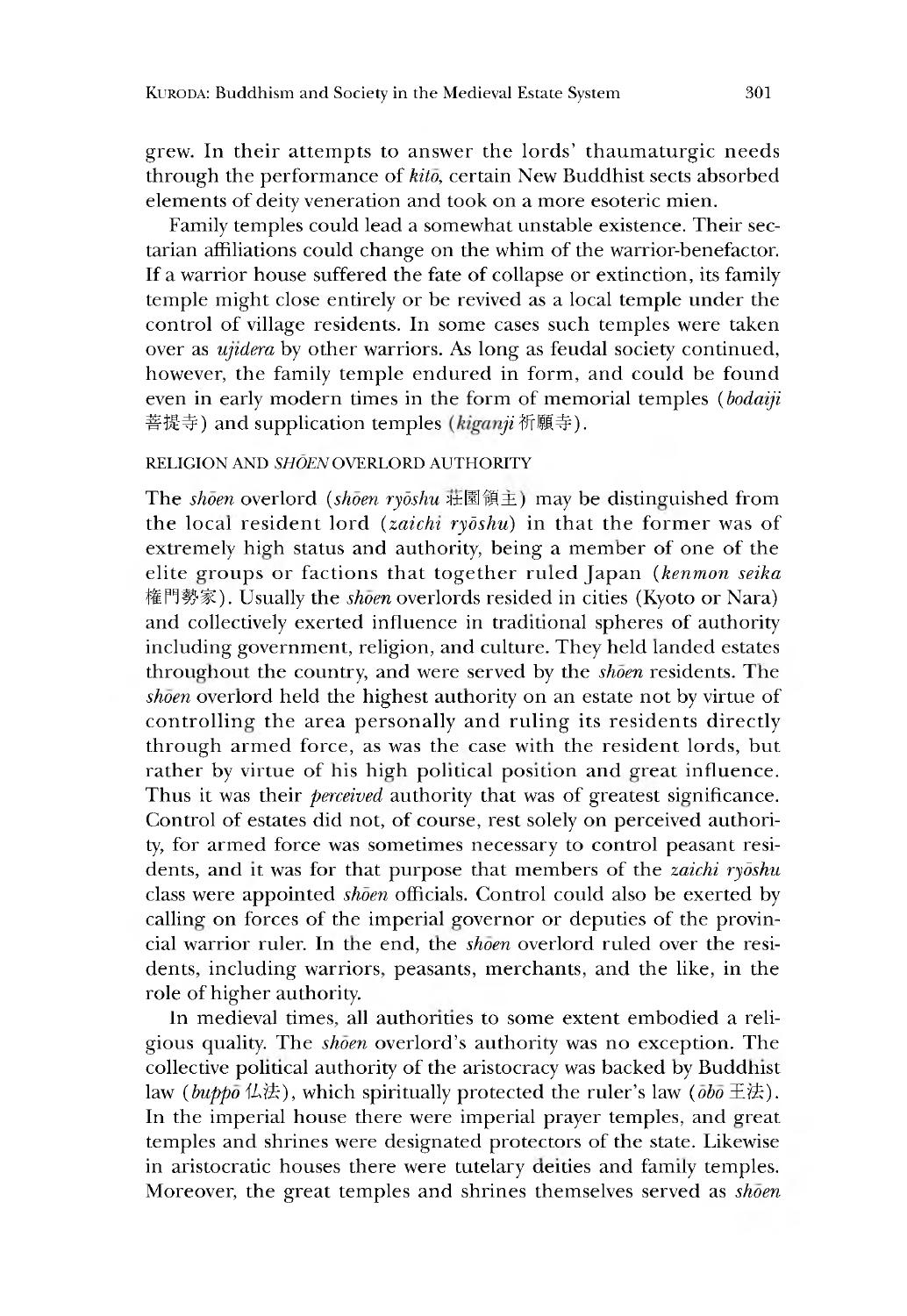overlords, and in such cases it was especially difficult to separate the lord's authority from religious authority. Such great temples were all of the Old Buddhist exoteric-esoteric *(kenmitsu* 顕密) sects. Thus all *shoen* were related in some way to the *kenmitsu* sects, directly or through an aristocratic *shoen* lord. The exceptions to this rule were the *shoen* under Rinzai Zen temples (particularly the central Gozan group under shogunal protection), which in the latter half of the medieval period were added to the ranks of *shoen* overlords.

### TEMPLE ESTATES

In general, authority over *shoen* was structured in a layered manner, divided between elites holding central proprietary *(honke* 本家) rights and overlord *(ryōke* 領家) rights. Very commonly, if the imperial family held the central proprietary rights, then the overlord rights were held by great temples like Enryaku-ji on Mt. Hiei, To-ji in Kyoto, Kongobuji on Mt. Koya, or imperial memorial sites and supplication temples like the six Rikusho-ji temples in Kyoto. In cases where the Fujiwara regents held the central proprietary rights, overlord rights frequently went to family temples like Kofuku-ji in Nara or Hojo-ji m Kyoto. Ultimate rights to the control of an estate's management and administration, known as the *shōmuken* 荘務権, might be lodged in either the central proprietor or the overlord. When temples held such rights, their control of the *shoen* was more rigorous than that of aristocrats. The term "temple *shoen'* refers to any *shoen* over which authority was exerted in some form by a temple, but the most typical was the *shoen* where the temple held the management and administrative rights.

In the case of temple *shoen,* the resident officials who directly administered *shoen* affairs were appointed by temple priests. The *shoen* arable was designated to cover the expenses of this or that Buddhist ceremony. Landlord rights to it were parceled out and designated for the priests' income. Special materials needed for temple observances were exacted from the peasants as a tax; also plots of land for that purpose were standardized and organized. Thus the entire *shoen* was dedicated to the business of the Buddha, peasants were subordinate to the temple, and peasants' corvee was considered service to the Buddha. By the same token, any opposition to the overlord was seen as inviting the Buddha's retribution. The top layer of peasants, moreover, were given special statuses and titles (yoriudo 寄人, kugonin 供御人, jinin 寺人, *jinnin* ネ申人) indicating service to the deities and buddhas. Thus the peasants, the very center of the village community, were incorporated into the resident lord's control structure through the medium of religion.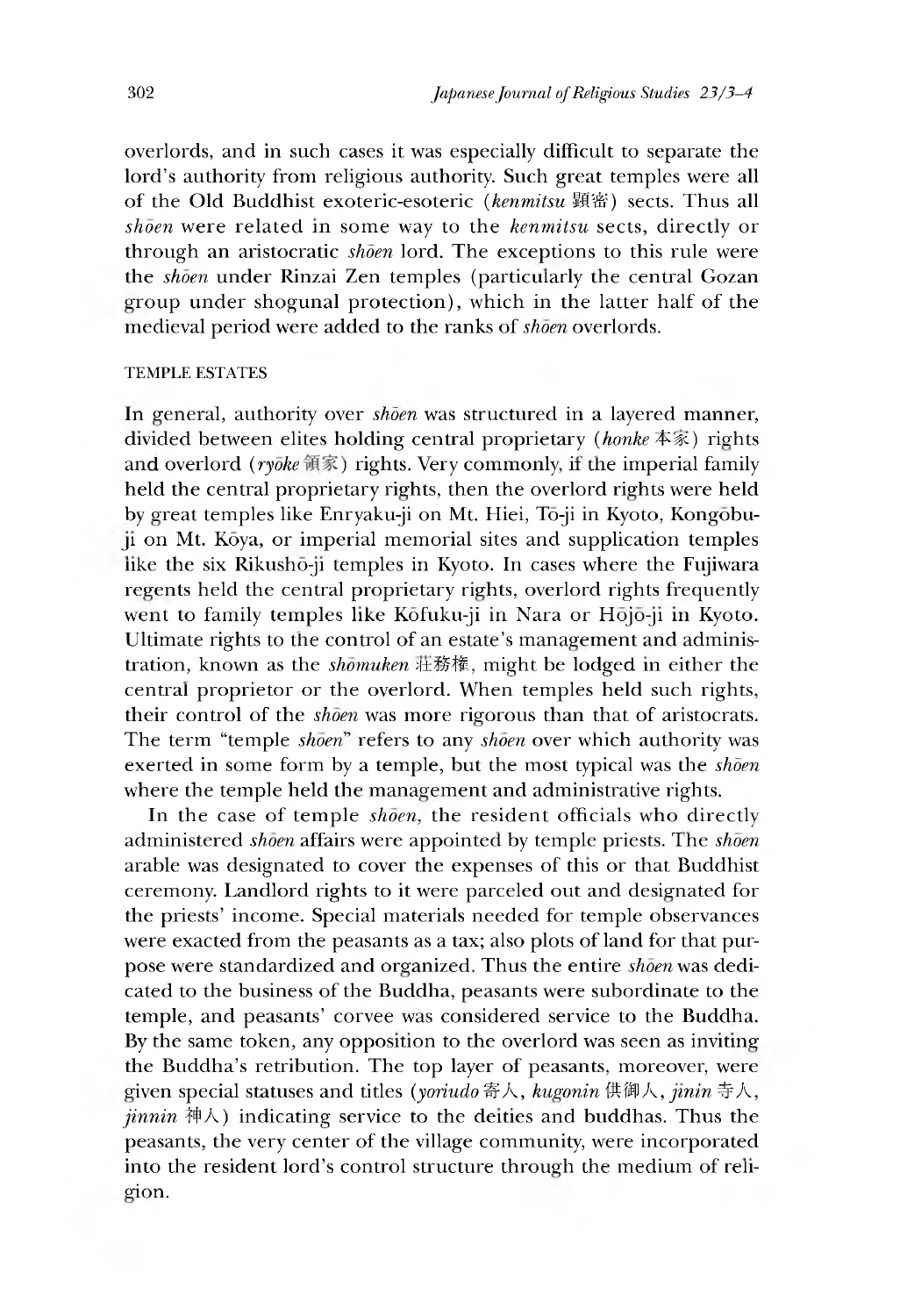While religious authority was exercised institutionally and on a daily basis, it was invoked more directly in emergency situations, such as when peasants rose in opposition to the *shoen* authorities. The temple priest or shrine attendant might appear before the gullible peasants bearing the features of a demon, fingering rosary beads, and uttering curses. Ihis could be accompanied by violent, threatening behavior on the part of the priests of the main temple. On occasion even the death penalty was carried out in the name of the Buddha.

### BRANCH TEMPLES AND SHRINES

The peasantry's polytheistic and thaumaturgic beliefs were thus quite convenient for the *shoen* rulers; they were also convenient for the *shoen* overlords of the Old Buddhist schools in their regulation of cults and sects. Even before the estates existed peasants enshrined numerous deities and buddhas in the village. Under resident lord rule as well they would build chapels for worship or for the memorialization of sudden good omens, quite independently of the overlord. Particularly venerated were deities and buddhas associated with miraculous visions and oracles, in which the supernatural beings claimed in plausible-sounding legends—to be manifestations of the buddha or bodhisattva of the estate's governing temple. Particularly appealing were the buddhas and protective deities of such *shoen-owning* temples and shrines as Hachiman, Kasuga, and Hie. Priests from overlord temples tended to be assigned to small temples on temple estates, so that a linkage between the former and the latter was established in both religious and human terms. In this way hermitages and worship halls on the *shoen* were incorporated into the overlord temple's sphere of influence and eventually assumed the status of branch temples. Likewise, the *ujidera* provided a means to control rebellious resident lords to some extent through the influence of religion. To the religious overlord, branch temples or shrines were extremely important instruments of rule, and were seen, together with their affiliated lands, as a form of property or wealth (and are even registered as such on medieval *shoen* land rosters).

This control that the great temples exercised through their branch temples applied not only to temple estates, but also, to a certain extent, to the estates of the aristocracy. Aristocratic families, as discussed above, had close ties to the major temples of the *kenmitsu* sects, and even granted the right to certain taxes to the temples on their estates. Thus every *shoen* village throughout the country was enmeshed in an intricate network of main and branch temples and shrines. The existence of this network was a central element in the exercise of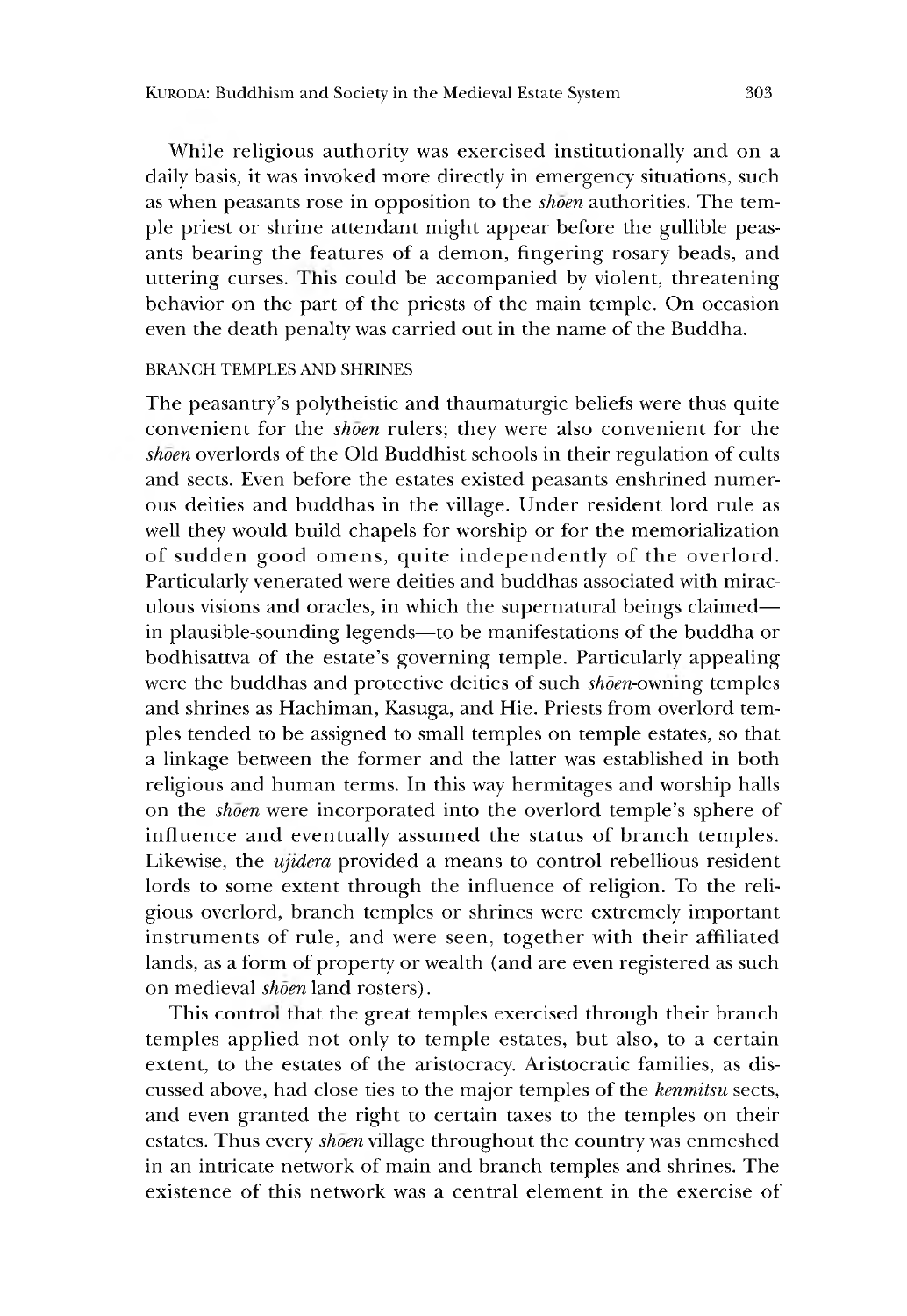authority by the great religious institutions. Separate from all this, however, were the temples and religious meeting halls of Pure Land, Zen, and the other new sects of Buddhism which, unsurprisingly, were persistently banned from the temple estates.

### THE RELIGIOUS RATIONALE FOR ESTATE RULE

Given such circumstances, the *honji suijaku* 本地垂迹 theory that buddhas manifest themselves in the form of kami was most expedient for estate rulers, since it linked indigenous natural beliefs with the teachings of Buddhism. Leaving aside doctrinal considerations for the moment, we should note that historically speaking the development of *honji suijaku* thought in Japan coincided with the establishment of the *shoen* system in the tenth through twelfth centuries. This indicates that its practical application was in response to the social and political necessity of legitimizing *shoen* rule.

In the context of *honji suijaku* thought it was an easy step from the peasants' and warriors' simple belief in and fear of the local deities to their awe of and prostration before the *shoen* overlord's authority. Branch temple priests on the estates created legendary accounts *(engi* 縁起)of temples and shrines that combined the mystery of the main temple's doctrine with the historical traditions of the *shoen;* the message conveyed was that the simple, original religious leanings of the peasants and resident lords were the same in nature as reverence toward overlord authority, and that there was a historical and doctrinal justification for peasant service to the lord. This was, objectively and historically speaking, the social role served by such teachings, even though they may have been propounded in a spirit of goodwill and pious faith by priests, peasants, and warriors. This is not to say, however, that rural warriors thirsty for power and peasants unable to endure the harsh reality of their lives in all cases remained bound to these doctrines.

To the extent that *honji suijaku* thought was tied to *shoen* rule, it functioned like a spell offering religious support to the ruling order. Ihose distressed over social disjunctions or opposed to the ruling establishment sought a way of thinking that would offer release from this spell. Abandoning magical activities, they focused on specific religious practices and faith in a single buddha; this allowed them to overcome the simple polytheistic beliefs that inspired awe in the *shoen* system and to escape the efforts of the overlord sects to reinforce their authority through the promotion of ritualism and thaumaturgic thought. The exclusive *nenbutsu* of Honen and Shinran, Dogen's "sitting only" Zen meditation *(shikan taza* 只管秘坐), and Nichiren's recita-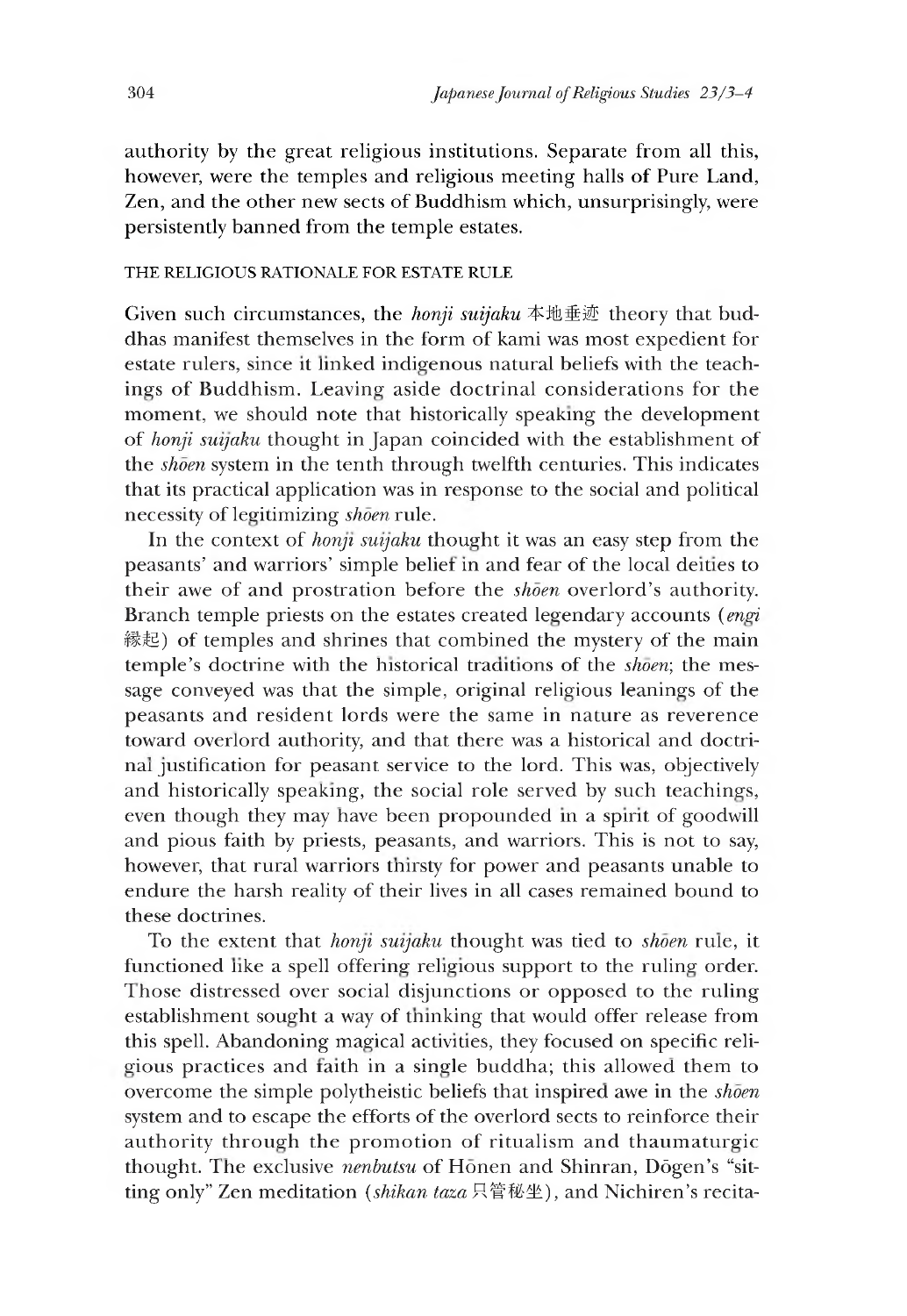tion of the *Lotus Sutra* title were each distinct practices, but they all shared the singlemindedness and exclusivity characteristic of Kamakura New Buddhism. All offered "a single path with no obstruction" *(muge no ichidd).* From early in the medieval period New Buddhism was rapidly embraced by the lower orders of society, including the warriors, and religious movements rose up in opposition to traditional authorities. When this religious background is taken into account, the rise of similar movements in society at large seems inevitable.

The doctrinal response of the Old Buddhist sects to the efflorescence of New Buddhism was to condemn their "singleminded and exclusive" approach as exclusionary and narrow-minded and aggressively to promote *honji suijaku* thought. The *nenbutsu* movements and Zen in particular were criticized for "nonworship of the deities" *{jingi* fuhai 神祇不拝). Internally, the older Buddhist sects put proportionately more emphasis on Sninto thought and also widely adopted the *nenbutsu* as a thaumaturgic practice.

All of this occurred against the backdrop of a long tradition in Japan of polytheistic teachings in the kami cults and cross-sectarian studies in Buddhism. Dissent and sectarian differences were generally tolerated. New syncretic doctrines sprung up in great number, and the distinction between orthodoxy and heterodoxy was often unclear. In such a climate a fundamental opposition to the social structures of the *shoen* system could easily arise.

### BRANCH TEMPLES AND THE DECLINE OF ESTATE SYSTEM RULE

The political and social influence of *shoen* overlords waned in the late medieval period, rendering elite rationales for rule inoperative. At hermitages and branch temples on estates, village communal activity flourished. As the resident lords' control of the villages strengthened, the *shoen* temples' retention of thaumaturgic and polytheistic beliefs made it easy for them to act as vehicles for the simple, immediate demands of warriors and peasants. Even temples of the same sect sometimes took on different roles, some serving warrior families or functioning as supplication temples for continued warrior prosperity, and others serving as worship halls where village ceremonies were performed. Regardless of their sectarian affiliations or status as branch temples, they served to support the polytheism and thaumaturgy that were fundamental to medieval religion. Thus it was not a difficult step for warriors and peasants to change to other sects that supported their demands more actively. Thus the stage was set for the *Ikko ikki* and the Lotus movement.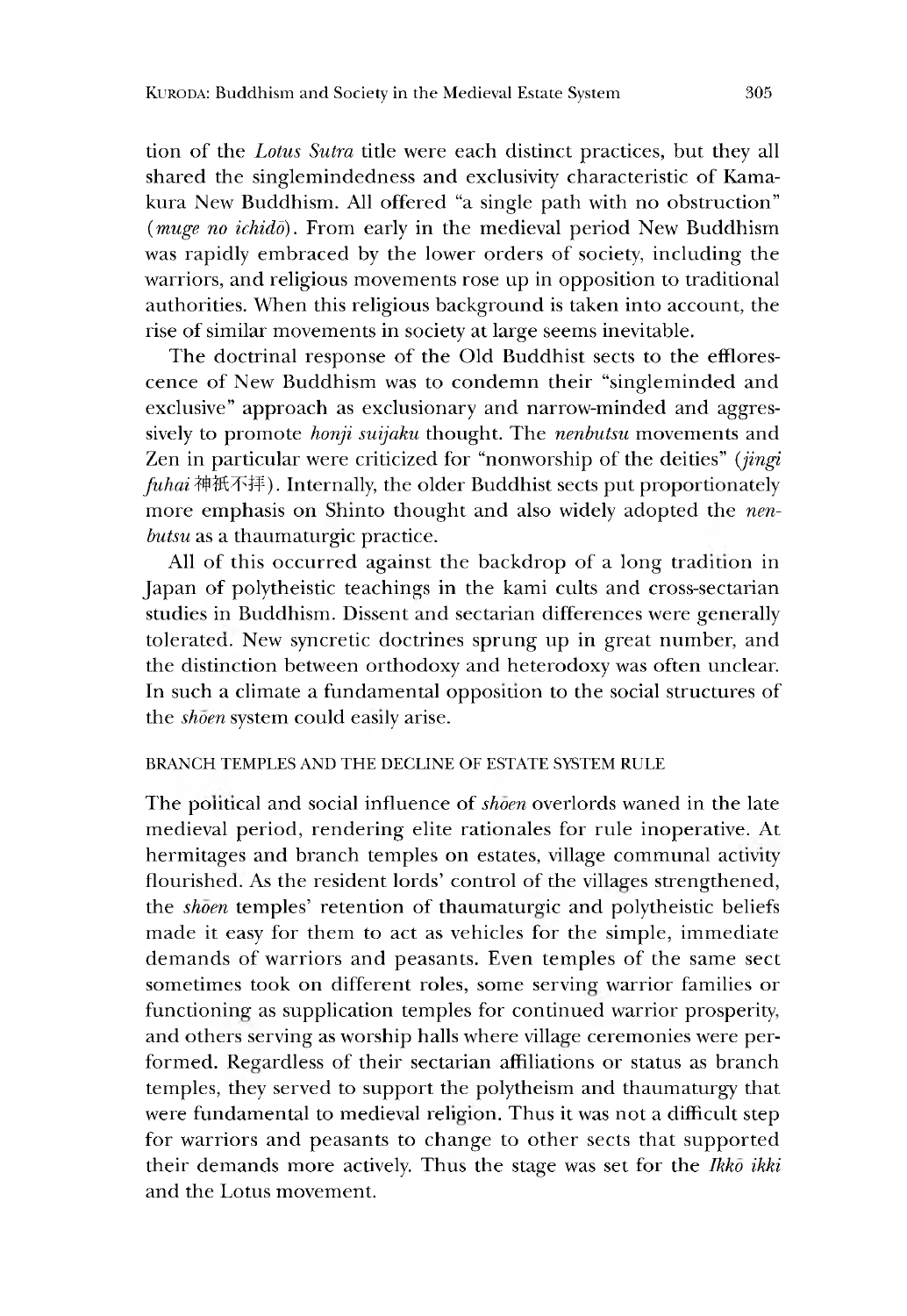### *Cities and Temples*

## *KENMON CITIES*

The medieval Japanese city had a singular place in *shoen* society. "Singular" in this case does not mean heterogeneous and thus extraneous—cities were the central nodes of the entire *shoen* social system. The only real cities of this period were Kyoto, Nara, and Kamakura, each with its own characteristics. They did not fit any of the premodern urban models: capital of an ancient autocratic state, castle town of a feudal lord, free city of merchants, or temple city at the gates of a large religious institution. Though all three had certain characteristics of these paradigms, none could be primarily defined as such. They did, however, share one salient characteristic: they were the site of residence of the various elites ( $\textit{kenmon}$  権門), the authorities and rulers at the top of the *shoen* system. Kyoto, of course, was the home of the aristocratic elites, while some of the great religious establishments were in Nara. Kamakura was the base of the warrior elites in the first half of the medieval period. In the political system of the day there were no hieher authorities than these. Ihus these cities, home to the elites, can be called *kenmon* cities.

By extension, these cities were also centers of government; gathering points for the various great houses and their branch families, retainers, and subordinates; ultimate collection points for *shoen* taxes; distribution centers; nodes of transport and communication; and cultural centers for the various classes. In the medieval period, the ultimate locus of economic and cultural productivity and creative vitality was the village; cities, however, were the points of cultural and economic concentration and exchange. Therefore, although cities were in a sense parasitic, they exerted authority as the centers of the entire system.

The influence of the cities on the development of medieval Buddhism was manifold, but it should first be noted that cities in and of themselves had a religious significance. As such terms for capital like "imperial stronghold," "imperial capital," and "imperial residence" suggest, they were considered sacred places. Great monasteries like Enryaku-ji and To-ji were designated as protectors of the imperial capital, and formulated ideologies that conveyed this overwhelming authority. Nara, home of two of the greatest temples, Todai-ji and Kofuku-ji, was called the "southern capital" to set it on a par with Kyoto. In Kamakura, as the shogunate became firmly established and then expanded its power, the great temples tied to shogunal power acquired ereat authority.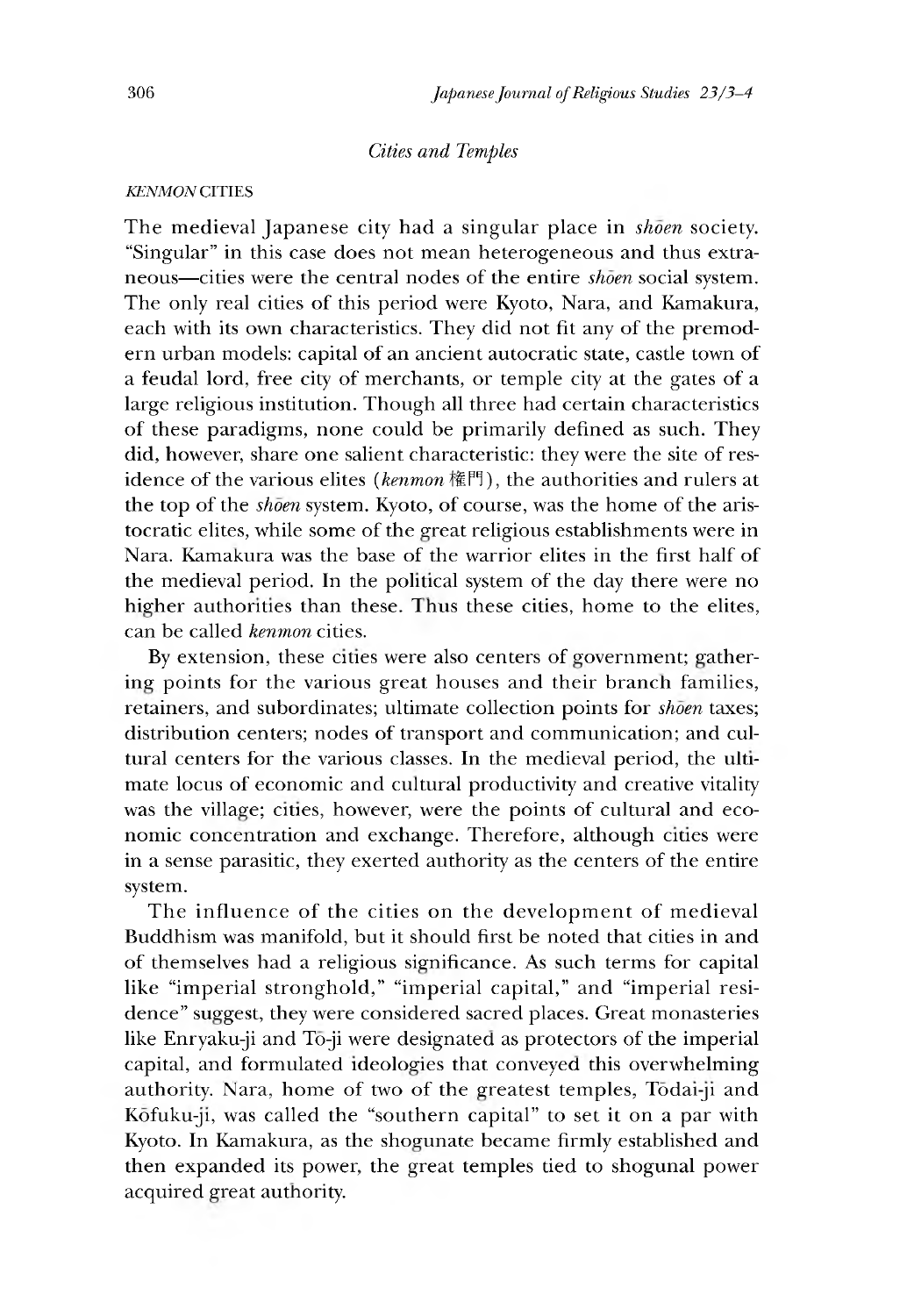Thus most Buddhist temples in the cities were closely linked to some authority. Furthermore, city authorities forbade proselytizing by groups like the early *nenbutsu* movements and Zen, which lacked respect for established political authority. Cities were avoided by Buddhist figures who truly sought to transcend worldly authority. On the other hand, it was precisely because of the great ideological significance of the cities that the Lotus sect leaders Nichiren and Nichizo operated primarily in Kamakura and Kyoto in their efforts to promulgate the true dharma to the authorities.

### CITY PEOPLE OF CULTURE AND THE BUDDHIST CLERGY

Medieval cities, as political centers and home of the elites, were populated by two main categories of people: the lineage groups comprising the elites, and the organized groups of people of various statuses who rendered them service or were subordinate to them. The former included members of the imperial family, the regent's family, retired emperors and aristocrats, the shogunal house, and mid- to low-ranking aristocrats and officials who served the elites as scribes and functionaries. The latter included merchants and craftsmen originally affiliated with various government bureaus and subsequently placed under the control of specific elites. Also included in this group were warriors outside of the shogunal house, their retainers and servants from the provinces, and the lowest-ranking subordinates like strong men, ox herders, and menial servants. The status of these subordinates differed, but all were tied in some way to the lineage organizations of one or another elite entity, whether aristocratic, religious, or military.

The main characteristic of city dwellers was the fact that they lacked class solidarity or ties based on geography or kinship, and simply lived as individuals in close physical proximity. The *kenmom* cities lacked the communal organizations characteristic of agricultural villages, and did not yet possess strong neighborhood units of self-governance. And of course they were not city-states, as were found in ancient Greece and Rome. Individuals were in a hierarchical relationship of subordination insofar as they served the elites; moreover, the relationship was not always a stable one, particularly in the case of those serving under the temple and aristocratic elites. Middle- and low-ranking aristocrats and officials supported by *shoen* tax proceeds vacillated between prosperity and poverty and, though relatively free of social bonds, were constantly threatened by their relative isolation.

A good portion of city residents were in service to shrines and temples, but some were priests with no particular institutional affiliations.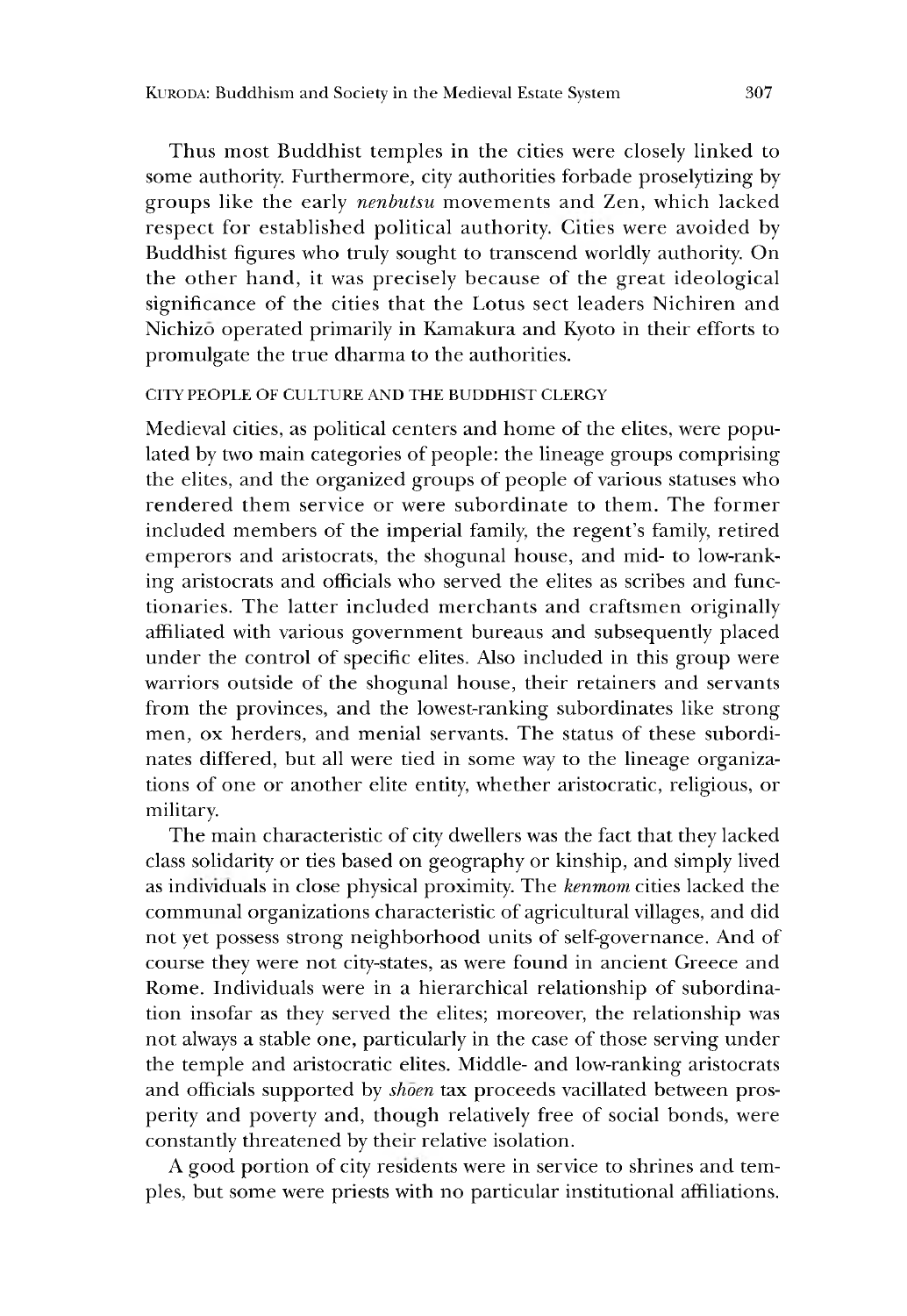Ihis prominent clerical presence was to be expected in a city like Nara, dominated as it was by the two major temples, Todai-ji and Kofuku-ji, along with their affiliated families, branch temples and shrines. The same can be said for Kyoto, where for centuries major temples like To-ji had been imperially designated spiritual protectors of the state, and where the imperial and regent houses had their family temples, like the six Rikushō-ji. There were also temples that had developed out of memorial chapels, along with great monasteries. These temples had offices that administered their institutional affairs, and had at their command numerous functionaries both high and low. Thus they differed in no way from the secular elites in their organization of power. Temples away from Kyoto, like Enryaku-ji, established branches in the city or its environs where retired aristocrat-monks lived, served by low-ranking functionaries.

In Kamakura, too, temples of the *kenmitsu* sects were built with shogunal patronage, but under the auspices of the Hojo regents there was also construction of *nenbutsu,* Zen, and Ritsu temples. Particularly from the time of Hojo Tokiyori (1227-1263) the shogunate made great efforts to invite Zen priests, and the result was the Kamakura line of major Zen temples (Kamakura gozan  $\text{H(1)}$ ).

Temples and clerics associated with powerful families made up an important part of the cities' religious establishments. But in addition to them there lived in the cities many religious recluses or holy men leading more worldly lives. Many laymen in old age or amid declining fortunes took novice's vows and retired partially from the world. In all, there were a substantial number of city residents clad in monk's robes.

Middle- and low-ranking aristocrats, government officials, and warriors, together with monks and holy men, comprised the urban cultured class. In order to serve the political elites, work at the imperial court, or study Buddhism, some degree of learning was necessary. High-ranking aristocrats supported scholars, artists, and performers out of personal interest; likewise, the court, aristocratic mansions, and temples became the setting for scholarly lectures and debates and for artistic and literary performances. Thus it was mid- to low-ranking aristocrats and clergy, distinct from the commoners, who constituted the cultured, learned stratum of city dwellers. They played a complex role in the efflorescence of medieval Buddhism: for the most part they had only studied Buddhism as an academic subject, but some among them were scholar-priests and ascetics highly accomplished in traditional learning and classical aristocratic culture. Ihey enhanced Buddhist doctrines and the rhetoric of learning by creatine poetry,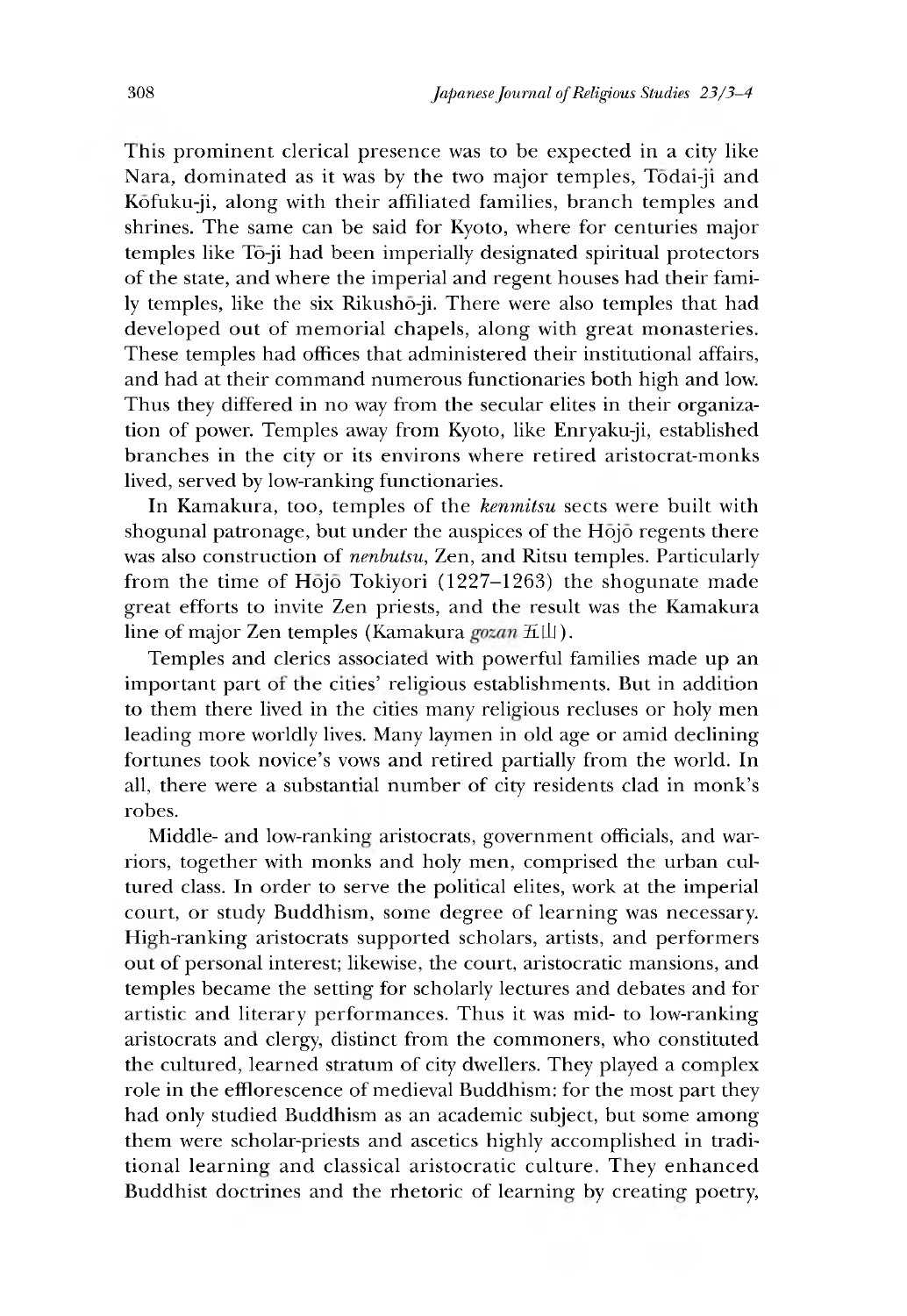essays, stories, and legendary accounts of temples. Their broad learning together with their social and class background ensured the continuity of sectarian syncretic learning.

This group had a tendency to be introspective and somewhat isolated. In contrast to the straightforward, practical religious attitude characteristic of the simple, rustic peasants, these refined city people could delve deeply into the human condition with subtle intellectual speculation. Some of their efforts went no further than limited, individual introspection, but in other cases they attempted to grasp historical and social contradictions broadly and to formulate truths appropriate for the age. As city dwellers living at the center of medieval society, they were uniquely suited to such speculation. They helped remove the veil from the deep introspection that was part of medieval Buddhism.

### CITY COMMONERS AND TEMPLES

City commoners also had close ties to Buddhist temples. The *kenmon* cities, as described above, were home to large numbers of the subordinates and affiliates of the elites, as well as to merchants and craftsmen. In addition, there was a continuous stream of visitors to Kyoto from provincial estates transporting *shoen* taxes and supplying labor, not to mention the retainers and servants of warriors in Kyoto. Traveling merchants, beggars, thieves, entertainers, and outcasts also congregated in cities like Kyoto. Major temples that were the equal of the great aristocratic houses, as well as temples connected to such houses, played an important role as patrons in the formation of this class of commoners.

Merchants and craftsmen constituted a substantial portion of the urban commoner class and were typically organized into guilds. Such guilds were usually under the patronage of the great aristocratic houses, but there were also many with religious patrons. In particular, guilds of carpenters and artists specializing in Buddhist images and paintings—people essential to the construction and decoration of the magnificent temples—were under the control of specific Buddhist institutions. And among the various performers' guilds under Shinto shrine patronage were some that also had close ties as ritual performers to Buddhist temples.

Apart from such status relationships and social organizations, temples also played a major role in the economic life and culture of ordinary urban commoners. Some gathered at temples for religious observances, while merchants and entertainers of every type engaged in their trades at temple gates, as did beggars, outcasts, and the handicapped.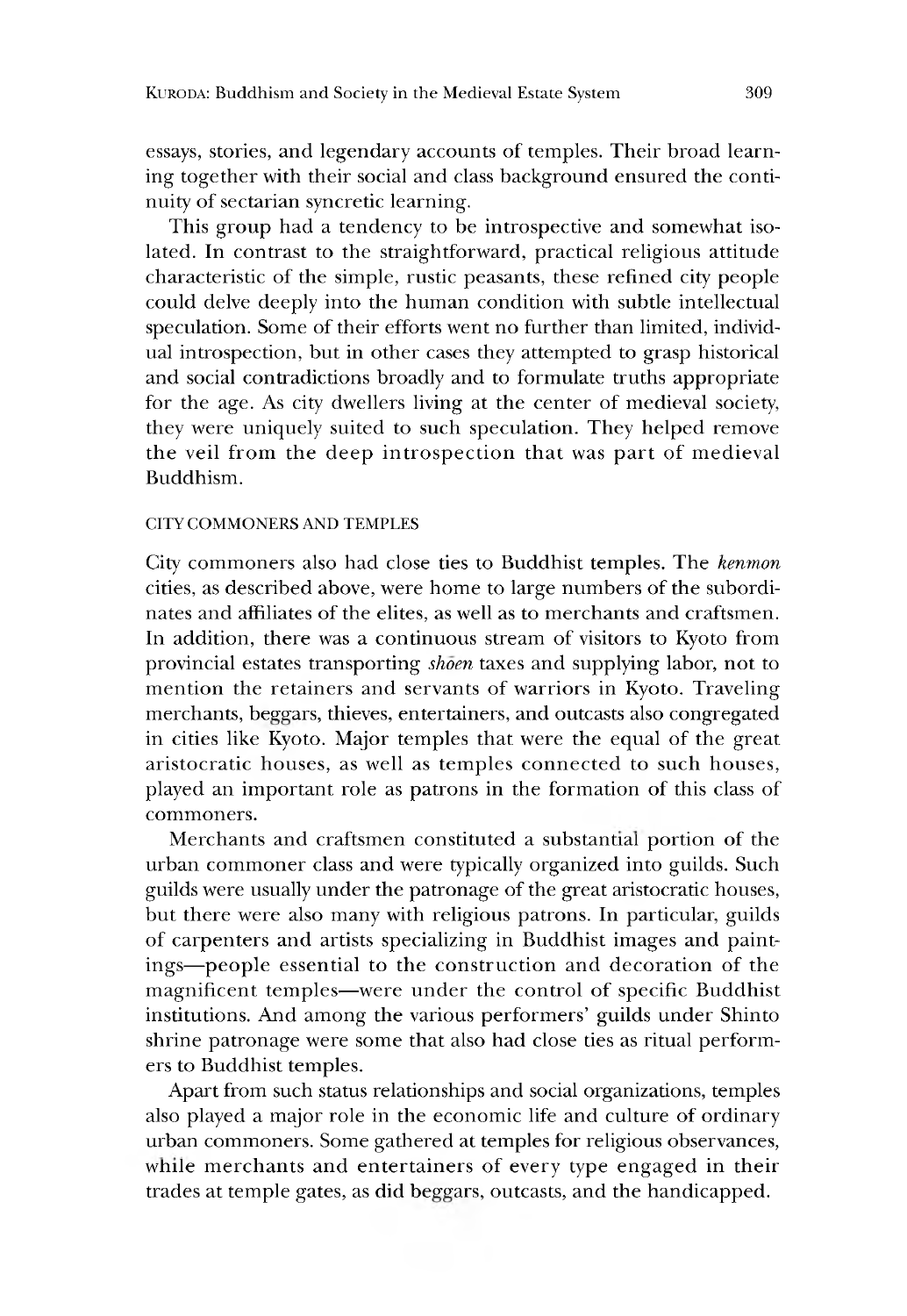As the *shoen* system declined in the late medieval period, temples could no longer exercise influence over commoners as *shoen* overlords. Nevertheless, with the widespread use of currency, they adjusted well to economic change. City temples both large and small accumulated wealth through cash submissions in lieu of *shoen* taxes in kind, collection of the commissariat tax, and, in some cases, moneylending and schemes like financing vessels in the Ming trade. Some clerics proficient in management served as *shoen* officials. Many temples practiced usury, much like the brewers and warehousers, and repeatedly sustained attacks by peasant leagues demanding debt amnesties in the fifteenth and sixteenth centuries.

### NEIGHBORHOOD WORSHIP HALLS AND VARIOUS RELIGIOUS CULTS

What were the characteristics of Buddhism as practiced by city residents? In Kyoto during the late Heian period the residents were drawn not only to esoteric cults that employed magic and miracles but also to the *nenbutsu*. The latter was, in general, a clamorous and incantatory practice. Even after the beginning of the Kamakura period the situation did not greatly change, and although the exclusive *nenbutsu* practice spread widely, various cults promising profit in this world through repetitive rituals persisted. And, as before, practices like *dengaku* 田楽 performances and *nenbutsu* street dancing occasionally escalated into an atmosphere of collective frenzy.

Amid all this, however, a new residential pattern was taking shape in the cities. The term *machi* 町 is said to have originated in the name of the neighborhood Kuriyamachi ("kitchen neighborhood"), the area of Kyoto where officials and aristocrats resided in the Heian period. (This area also contained kitchens, inns, storehouses, and shops in service to the imperial palace.) The term *machi* gradually evolved from its original meaning to designate certain major north-south avenues bustling with commercial activity. This development is closely related to the evolution of the lower stratum of city dwellers into independent merchants and craftsmen, although they remained subordinate in social status. Here and there along the most bustling of the avenues were neighborhood worship halls ministering to the raith of the commoners. Temples with ancient lineages like Kodo (Gyogan-ji), Rokkakudo (Choho-jij, Rokuharamitsu-ji, Senbonshakado (Daihoonji), and Inabayakushidō (Byōdō-ji) took on in this period the character of such worship halls. Kiyomizu-dera in eastern Kyoto and Seiryo-ji in the west, along with Gion and Kitano Shrines, flourished in this role. Even as aristocratic family temples like Hosshō-ji, Hōjō-ji, and Rengeō-in disappeared completely after destruction by fire, lacking as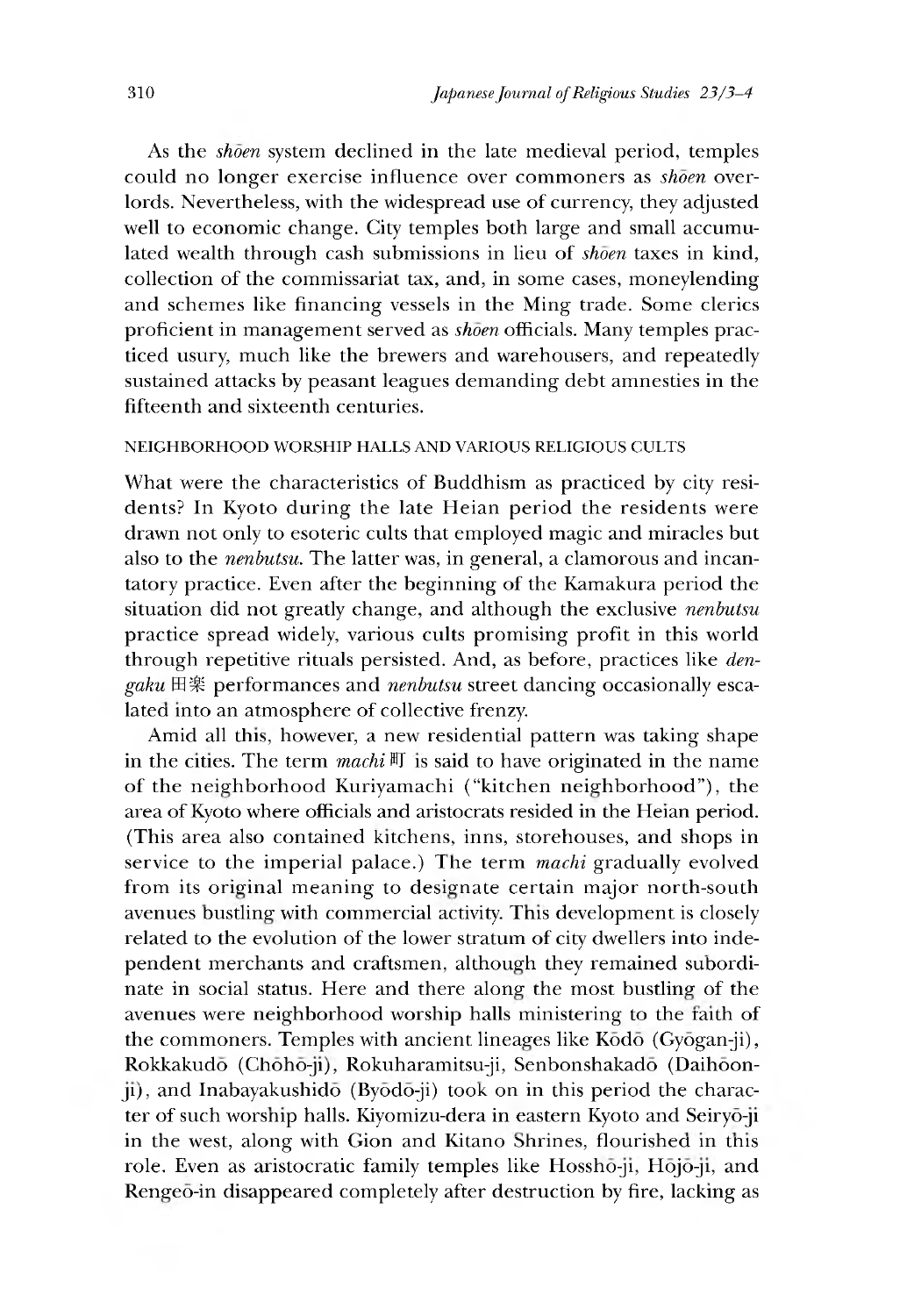they did a means of support, neighborhood worship halls when burnt were soon rebuilt through donations from wealthy merchants, collections conducted by wandering holy men, and small contributions by large numbers of people.

Neighborhood temples commonly featured cults to bodhisattvas like Kannon, Jizo, and Yakushi, and were characterized by a focus on this-worldly benefits. These cults were yet another medieval manifestation of the thaumaturgic thought and polytheism that originated in an earlier time, and tended not to reflect the teachings of a specific sect or doctrine. Location in cities, at the center of *shoen* society, was their common characteristic, and indeed a particularly motley assortment of cults abounded in urban areas. Furthermore, cults catered to the city dwellers' longing for prosperity and wealth. Lacking the peasant's direct access to food sources, city people struggled along on their own, fearing the worst and praying for good fortune.

The neighborhood worship hall not only bustled with the activity of devotees and drop-ins, but their members formed religious associations, held memorial services, and contributed land and cash. Out of these associations came distinctive rituals, hymns of praise, and legends of Kannon, Jizo, and other bodhisattvas created by learned people, both clerical and lay, and by wandering holy men. Religious associations also sponsored artistic performances, including *nenbutsu* dancing, linked verse, *dengaku* 田楽, and *sarugaku* 猿楽.

From the late Kamakura period well into the fourteenth century, the religious meeting halls of the Ji sect, the Ikko sect, and others lent a certain fixed form to the religious experience of the city commoners. In Kyoto these included the meeting halls at Shijō (Konren-ji), Rokujo (Kangiko-ji), Ichiya (Konko-ji), Shichijo (Konko-ji), and Reizan (Shōbō-ji). All of these, like the Kodō and the Rokkakudō mentioned earlier, while reflecting the characteristics of the *kenmon* city, were predicated on the aspirations of the lower stratum of city residents, and thus represented a new order.

### THE RELIGION OF THE TOWNSPEOPLE

During the latter half of the medieval period the merchants and craftsmen were flourishing independently and defining their own lives, mainly as residents of neighborhoods rather than as subordinates of elites. The old order based on rule by aristocratic families and government officials was fadine. This was particularly true after the Onin War, when neighborhoods became largely self-administered. The word *machishu* 町衆, or *choshu*, refers to city residents under the leadership of wealthy, moneylendine merchants, like brewers and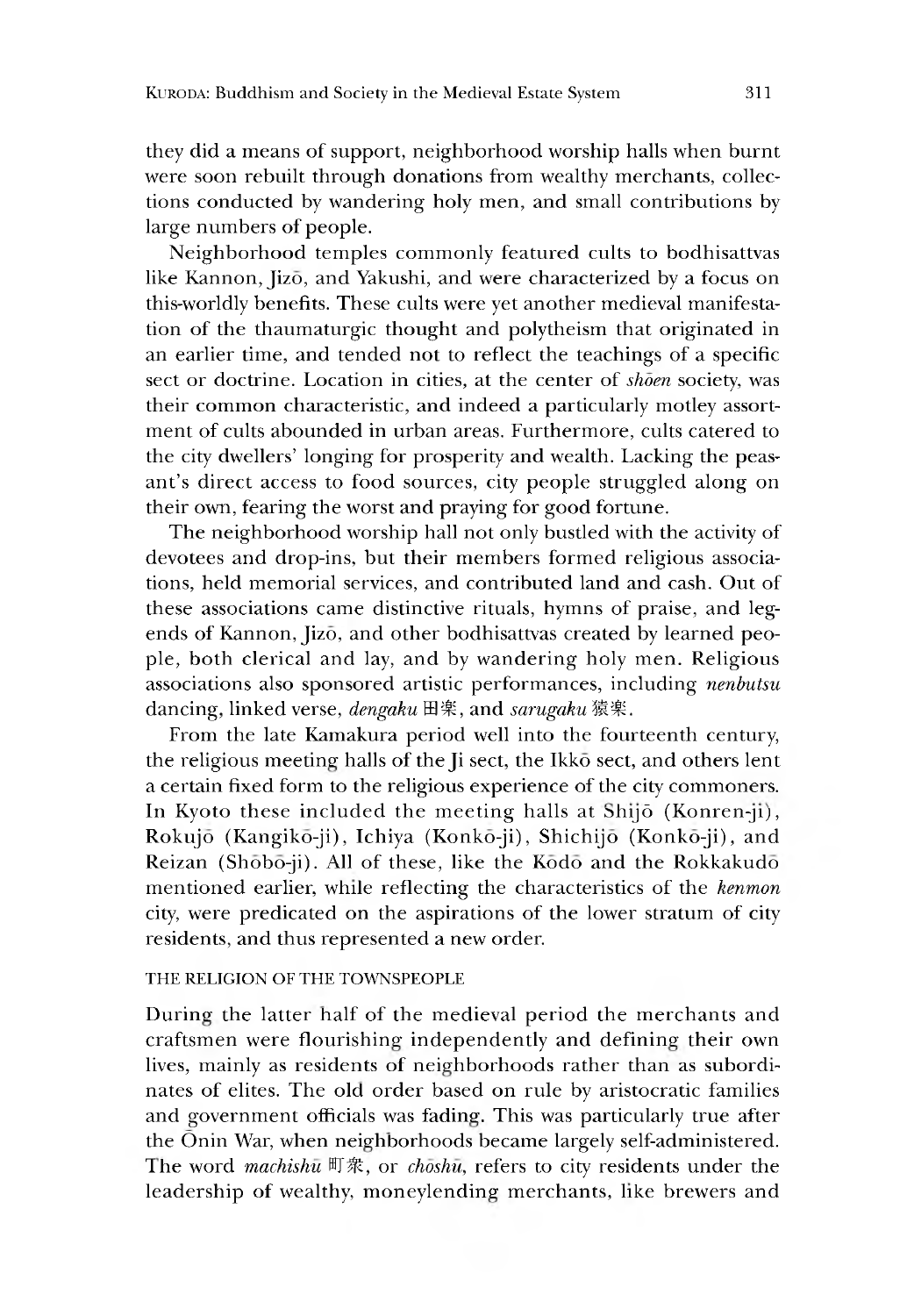warehousers, and connotes residents of neighborhoods rather than subordinates of aristocratic houses, the shogunate, and religious institutions.

At the same time, however, the upper stratum of the city commoners—the brewers and warehousers—were a major economic pillar of the Muromachi shogunate, and were, moreover, parasitically attached to the *shoen* economy in the period of its decline. Moreover, with the late medieval decline of the Ji sect, which had flourished in the thirteenth and fourteenth centuries, the wealthy townspeople tended to associate more with the Rinzai Zen sect, the major temples of which were under shogunal protection.

But of all the religious affiliations of city people in the post-Onin period, it is the Lotus sect that most deserves our attention. From the late Kamakura period, when Lotus proselytizing began in Kyoto, its ties to the merchant class were marked, and it was upon this foundation of support from the townspeople in neighborhood blocks that the later *Hokke ikki* 法華一揆 (Lotus leagues) developed. The bond between neighborhood residents and the Lotus sect signified a clear break with the *kenmitsu* sects of the great aristocratic houses and temples, and a conversion to the ranks of sects that actually opposed the older forms of Buddhism. It also bespeaks the support of religion by the self-governing neighborhood block. In that setting city commoners functioned not as mere peripheral appendages of the *kenmon* ruling' order, but primarily as members of neighborhood communal organizations. Thus urban life and religion coalesced into a new form corresponding to the Ikko leagues flourishing in villages as the *shoen* system declined.

### *Asceticism and Itinerancy*

#### CLERICS AND RECLUSES

The religious aspects of village and city life have been noted above. But this only covers part of the overall relationship between Buddhism and *shoen* society. The various aspects of Buddhism seen in the cities, important though they were, were no more than partial, geograpically specific phenomena. For the standpoint of the system as a whole, it was those who left the world—the recluses—who formed one of the most significant elements in medieval Buddhism. Such individuals can be found throughout the world, from ancient to modern times. To understand fully their contribution to the medieval Japanese intellectual discourse it is necessary to consider them from a number of different viewpoints. Here, however, we will be limit the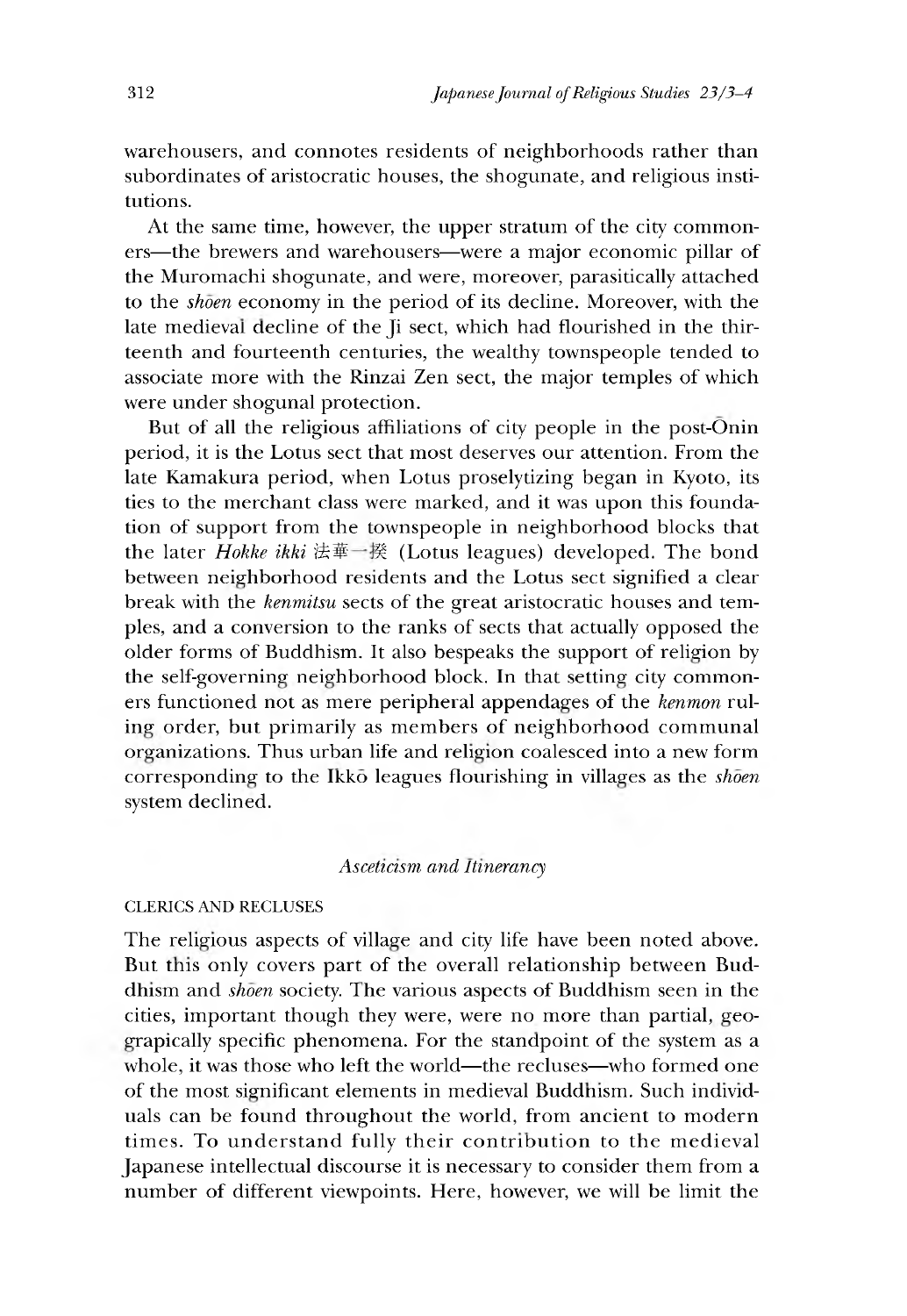discussion to their role in medieval society.

In Buddhism the most common term for ordination, *shukke* 出家, refers to ridding oneself of all secular things, including authority, status, property, and family life, and turning to the true dharma. This, however, was not true of Japanese Buddhism in the early medieval era. Under the Ritsuryo system of the ancient imperial state, the Buddhist clergy lived within the establishment, in institutions— temples founded and authorized by state authority. In this context, Buddhism's highest duty was spiritual protection of the state *(chingo kokka*) 鎮護国家). Even after the imperial state waned at the end of the ancient period priests in major monasteries continued to function in a similar manner, tied inextricably to the *kenmon* elites at the core of political power. Far from renouncing the secular world, they formed an important element of the state authority structure. The elite rule of city temples, described in the previous section, was precisely of this character.

In medieval times, then, if one truly wanted to renounce the world and lead a religious life, one had to search for a way apart from the established clergy and temples. Those who did so included a variety of people who may have been either clerics or laypeople: those who had fallen from or fled the ruling stratum of society at the end of the ancient period; those excluded from the established order; those who had rebelled against the establishment; or, on the other hand, common people constrained by the fate of their lowly status yet yearning for a less fettered existence. A new social order was begun, formed of people seeking true renunciation of the world.

#### ITINERANT MONKS

There were two basic types of religious recluses in the medieval period. One left his home village, made a hermitage *(bessho* 別所) in a secluded natural setting, undertook strict ascetic practices, read sutras, and chanted the name of the Buddha. The other engaged in endless wandering. The two were similar insofar as both were moved by an extreme spirit of world-renunciation, and in fact most ascetics lived some of the time in sedentary isolation and some of the time in itinerant sojourns.

These ascetics who wandered or lived in seclusion were known as *hijin* 聖 (sages or holy men). The etymology of this term is unclear, but from ancient times it was understood to refer to religious miracleworkers with commoner origins. Although medieval *hijin* did not necessarily fit this definition strictly, it is noteworthy that their contemporaries chose to call them by this term.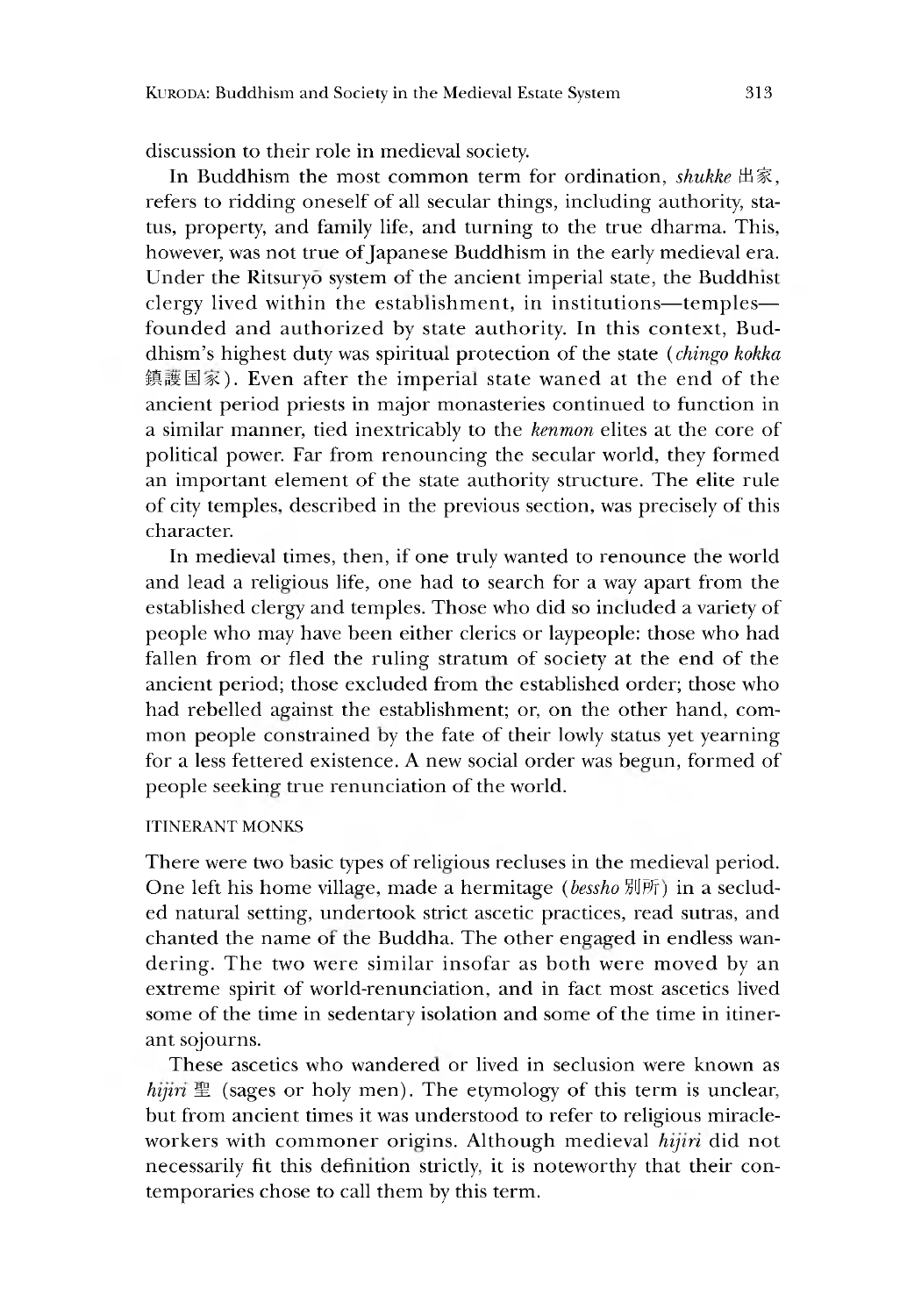Certain aspects of medieval asceticism were a continuation of ancient patterns. Isolation in nature and itinerancy, major aspects of popular religion from the earliest times in Japan, continued in the medieval period in the form of the harsh ascetic practices of seclusion and wandering. Unofficial, self-ordained priests had been a mainstay of popular religion in early Japan, and had lived a vagabond existence, eking out a living by casting spells, performing miracles, and directing construction work for irrigation, roads, and bridges. Their medieval descendants were the wandering *hijiri* who solicited donations for temples and shrines.

Medieval *hijiri,* ascetics, and recluses thus inherited the religion of the lowly classes of pre-ancient times, a tradition that had been obscured during the ancient period by the official form of Buddhism and its *chingo kokka* ritualism. If anything, it was this earlier villagebased, local, and plebeian religiosity that reemerged with broad-based support during the medieval period, taking over from the waning culture of the aristocracy to form the religious keynote of medieval society. In other words, the world of the recluse and holy man not only embraced a mystical, meditational, transcendent perspective, but also the popular religious sensibilities that, unchanged in essence, formed the basis of mass thaumaturgic thought. Medieval ascetics thus had a deep and broad tie to mundane society, and their emergence presented a historic opportunity for the establishment of an nonauthoritarian, noninstitutional discourse.

### TEMPLE SOLICITATION AND THE *YUZUNENBUTSU*

The ascetic holy men secluded themselves in hermitages and mountain valleys near Mt. Hiei, Mt. Koya, or other sacred sites, or else they wandered throughout the land. To some extent their hermitages and the secluded spots they lived in became gathering places for similar individuals. Holy men known for their literary works usually portrayed their spiritual lives as isolated, introspective, and personal, but in fact the *hijin* engaged in community living, though only the leaders and more eminent individuals are historically known. Such communities included not only learned ascetics but also individuals who had turned to religion out of dissatisfaction with worldly things, who had renounced the world due to political setbacks, or who had joined the community not out of religious piety but simply as a means of subsistence. Even so, these communities, isolated in natural settings, became sacred precincts apart from worldly affairs.

A major characteristic of these ascetics and holy men was a devotion to the chanting of the *nenbutsu.* This practice had many varia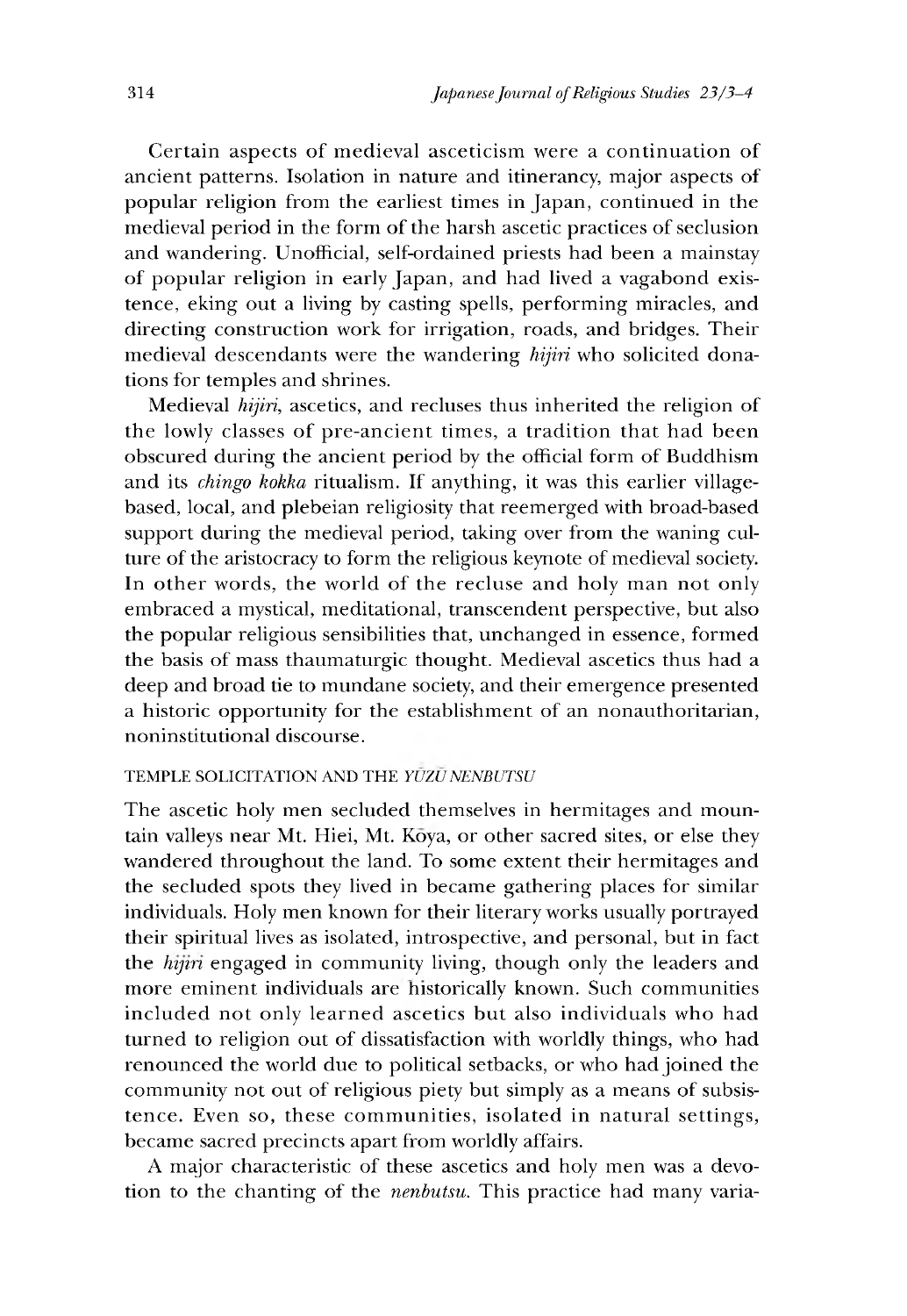tions, including those of the old schools of Tendai and Shingon Buddhism, but the most common types were mass thaumaturgic practices like the *yūzū nenbutsu* 融通念仏 (the all-inclusive or all-permeating *nenbutsu).* Indeed, in the case of the wanderine *hijin* the *yuzu nenbutsu* may be seen as the most representative religious practice. The philosophy underlying this form of *nenbutsu* was the same as that for other, *non-nenbutsu*, practices: the praxis of a single person results in merit for everyone, and the praxis of a multitude offering donations increases the merit all the more. Out of this way of thinking came the practice of soliciting donations, which always accompanied the preaching of itinerant monks. Solicitation of funds was the most effective way to support the construction of Buddhist statues and temples in medieval times, and was therefore essential to the temple economy. It was also a means of subsistence for the wandering priests.

Ascetics and holy men thus profoundly affected the development of medieval Buddhism. Ihe nature of their practice was quite similar to that of the village *nenbutsu* associations and confraternities, and their preaching and solicitation, directed towards the common people, had much in common with the urban and village communal religion centered upon the local worship hall. The relationship of the *hijin* with the exclusive *nenbutsu,* mentioned above, needs no further discussion; their emphasis on itinerancy, the solicitation of funds, and the recitation of the *yuzu nenbutsu* found its clearest manifestation in the Ji sect, founded by Ippen. The older schools of Buddhism quickly picked up similar practices: the rebuilding of Todai-ji, for example, was largely dependent on soliciting monks, and the so-called Koya *hijin,* holy men ostensibly from the main monastery of the esoteric Shingon sect, were widely active. The revival of Old Buddhism was thus expedited by the activities of *hijiri*, who enabled the attainment of a new medieval economic base and the absorption of popular religious elements. Particularly noteworthy is the fact that the devotions of the nonauthoritarian, noninstitutional *hijiri* on the sites of the great temples of *kenmon* Buddhism kept the latter alive during the period when, having lost their economic base with the decline of the estates, they were re-forming themselves as medieval Buddhist institutions.

### ITINERANT ENTERTAINERS AND OUTCASTS

Any consideration of the recluse ascetics and wandering *hijiri* as nonauthoritarian and institutionally disaffected figures should be accompanied by an examination of the entertainers and outcasts who comprised the lowest stratum of the population, and who had always been excluded from the *kenmon-bsised* social and political order.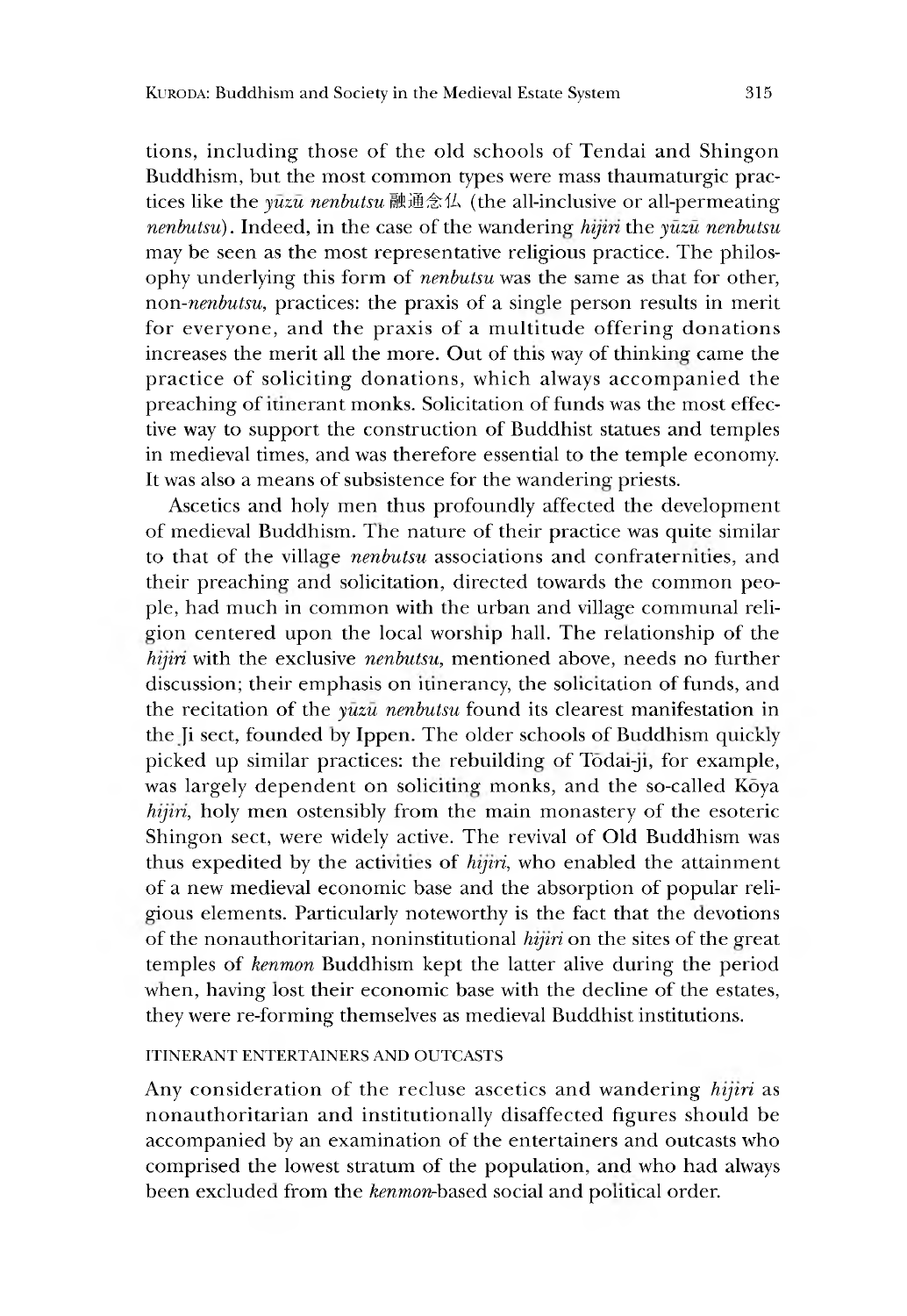There were many types of entertainers and outcasts in the medieval period. These groups were not clearly defined by status, and were not settled in any fixed location. Some were organized in groups at the very bottom of the social order and existed in a relationship of strong subordination to it. Thus they cannot be called true outsiders, but in the sense that they were placed below all other classes and held in contempt they were indeed excluded from society. Still others had no relationship with the elite groups but lived as vagabonds, entertaining and practicing magic where they could.

All these people were commoner-entertainers, but at the same time they were religious figures. It was not so much that entertainment and thaumaturgy were indivisible as that they had yet to be separated, as in the case of more strictly religious figures like sutra and *nenbutsu* reciters, sutra chanters who drummed on begging bowls or beat gongs, religious storytellers, dancing girls, and traveling shrine maidens. Even those who appeared to be primarily entertainers, like blind minstrels and puppeteers, were in their own way preaching the dharma and uttering incantations.

Among the traveling entertainers, too, temple solicitation, preaching, and the *yuzu nenbutsu* were common activities. Their "temple solicitation" was in fact often begging for individual needs, their scriptural citations were inaccurate and slipshod, and their temple *engi* legends and sacred objects were often spurious. Still, these figures itinerancy was seen, like the  $y\bar{u}z\bar{u}$  *nenbutsu*, as bringing merit to large numbers of people. Also, some entertainers, like pot and bell ringers, used the *yuzu nenbutsu* as the theme of their shows. Their garb and the items they carried were similar to those of *nenbutsu* holy men, seen in portraits and scroll paintings of such religious figures as Shinran and Ippen.

Thus there were itinerant entertainers and outcasts who were clearly related to the world of the ascetics. It is not surprising that those who rejected the ruling order and those rejected by it had much in common. Of course, one encountered many different levels of doctrinal refinement as one moved from the simple, vulgar entertainers to the religiously disciplined *hijiri,* and from there to the recluses and worldrenouncing monks who devoted themselves to lofty speculation and reflection. Yet these figures existed in a continuum and, in reality, were close in many ways. They operated in a common world characterized by a nonauthoritarian, nonestablishment spirit.

### MARKETS AND SACRED LAND

Wandering holy men and entertainers traveled far and wide around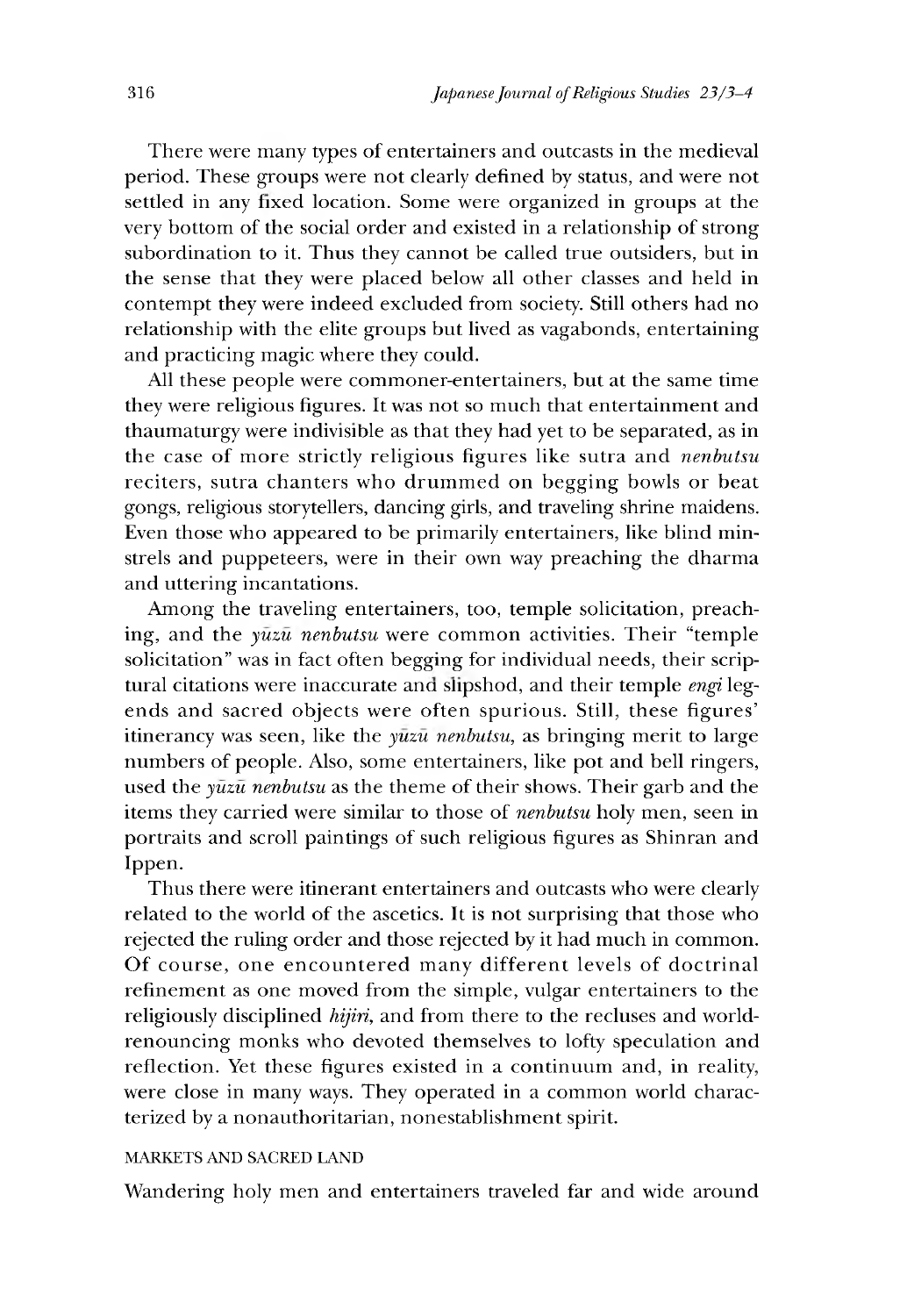the country, passing through villages and along highways of every province. They tended to congregate either at sacred places—great temples and shrines like Kumano, Mt. Kōya, Zenkō-ji, Shitennō-ji, Todai-ji, Ise Shrine, and Iwashimizu Shrine—or at the marketplaces that arose in the cities and on the estates.

First let us consider the sacred places. In the context of the times it was quite significant that the sites favored by these wanderers were not the great temples and shrines venerated by the state and the powerful families, but sacred places associated with buddhas and bodhisattvas like Amida, Kannon, and Dainichi; with the kami manifestations *{suijaku* 垂迹) related to these deific beings; and with great Japanese religious figures like Prince Shotoku, En no Gyoja, Gyoki, Kukai, and Saichō. For these itinerants the ancient official temples were less sacred than the deep mountain grottoes worshiped in folk spirituality, which existed in far greater numbers than today. All of them were seen as otherworldly sites, appropriate for secluded living and worthy of *hijiri* veneration.

In contrast to such holy sites, markets were where the most worldly of business was transacted. Wandering ascetics were drawn to such places for the purpose of soliciting donations—with their crowds of people and busy transactions in rice, cash, and cloth, markets were ideal places to preach and seek alms. But the markets were more than just crowded places of transaction. Markets gradually broke down the self-sufficient, closed economy of *shoen* villages and provided the setting for economic activities unrestricted by the social status system of estates. Despite their role in introducing such heterogeneous elements into *shoen* society, they flourished as a result of the contradictions inherent in a system that created great demands for distribution and transportation by centering its economy in the cities and its means of production on the estates.

Thus wandering ascetics and entertainers frequented markets for reasons that went beyond the subjective concerns of solicitation and performance. Ihe sort of freedom that was found in urban communities in later times did not yet exist, but markets had broken free of the original status bonds of feudal or *shoen* society-namely, service and taxation. Devotees of the reclusive, wandering life were attracted to markets as nonestablishment, nonauthoritarian places where liberty existed, if only latently.

Finally, the travel routes from sacred site to market were, ironically, the institutionally established arteries tied to the *shoen* system. They became the routes of travel for those disaffected with and excluded from the social order, from ascetic sages to wandering entertainers.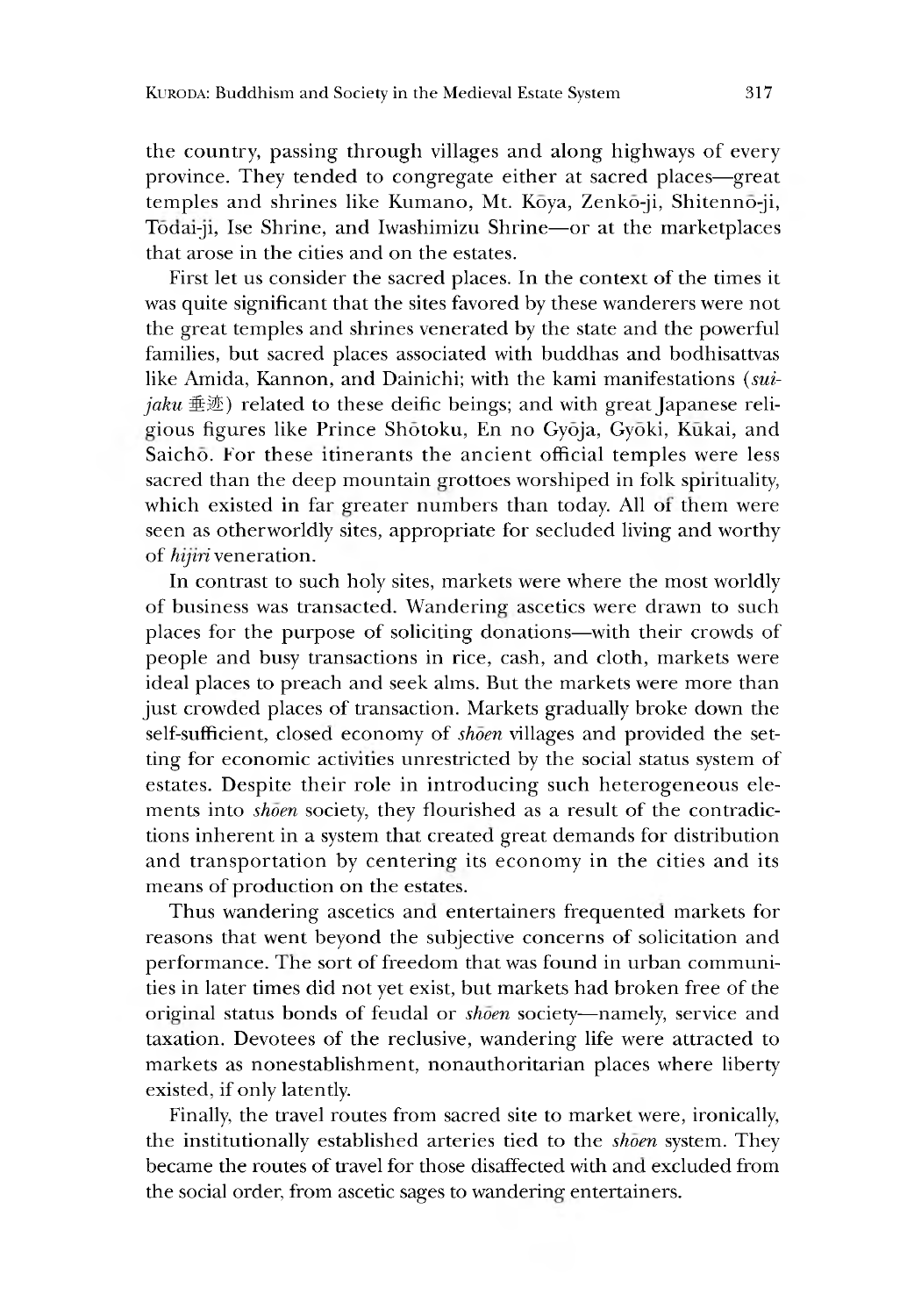### SOCIAL CRITICISM AND ATTITUDES TOWARD NATURE

If reclusion was basically exclusion from or disaffection with the ruling order and if it included rebellious elements, then it was only natural that most recluses regarded society critically. Many literary works and sermons of the medieval period reflect the starkly critical attitudes of the recluses toward the social realities of their time. The miscellaneous jottings and poetry of Kamo no Chomei, Saigyo, Yoshida Kenko and others, as well as stories relating the lives of such figures, are outstanding examples of this. Among the founding monks of the new Buddhist sects from Honen on were many with experience as wandering ascetics and with the socially critical outlook that accompanied it. Social commentary was not the main purpose of religious recluses, so overt criticism and opprobrium were almost nonexistent in their writings, but their critical stance allowed them to ferret out the truth of this world with philosophical and artistic brilliance.

Recluses who renounced the world immersed themselves in nature, singing its praises. In medieval literature contemplation of nature and a highly developed sensitivity toward the natural world were considered essential This was not a product simply of the compelling attraction of nature but also of the decision first to discard the secular world. In the emptiness of nature, it was said, one sought indestructible truth and beauty. Through this attitude medieval ascetics were able to situate the Buddhist philosophy of transmigration in a distinctly Japanese perception of the transiency of life.

# THE DECLINE OF ASCETIC SPIRITUALITY

In the latter half of the medieval period a striking change occurred in the world of the recluses. It was manifested in various forms, one of which was the employment of the ascetics. Some followers of the Ji sect, probably the most representative of the reclusive movement, became artists who worked in close proximity with aristocrats and warrior lords. Various art forms that originated in the aesthetics of the recluses and in traditions of wandering entertainment became, ironically, a form of service to the authorities. The very spirit of unworldliness thus became an element in the pleasure-seeking of those in power. Among such recluses in service to the authorities were the groups known as *dobo* 同朋 and *goka* 御伽.

Parallel to this phenomenon of recluses ceasing to be true recluses were other, related trends. The various sects of New Buddhism that were originally spread by wandering sages in the spirit of "neither cleric nor layman," and that had advocated simple praise of "the true dharma," now became institutionalized, forming lay congregations